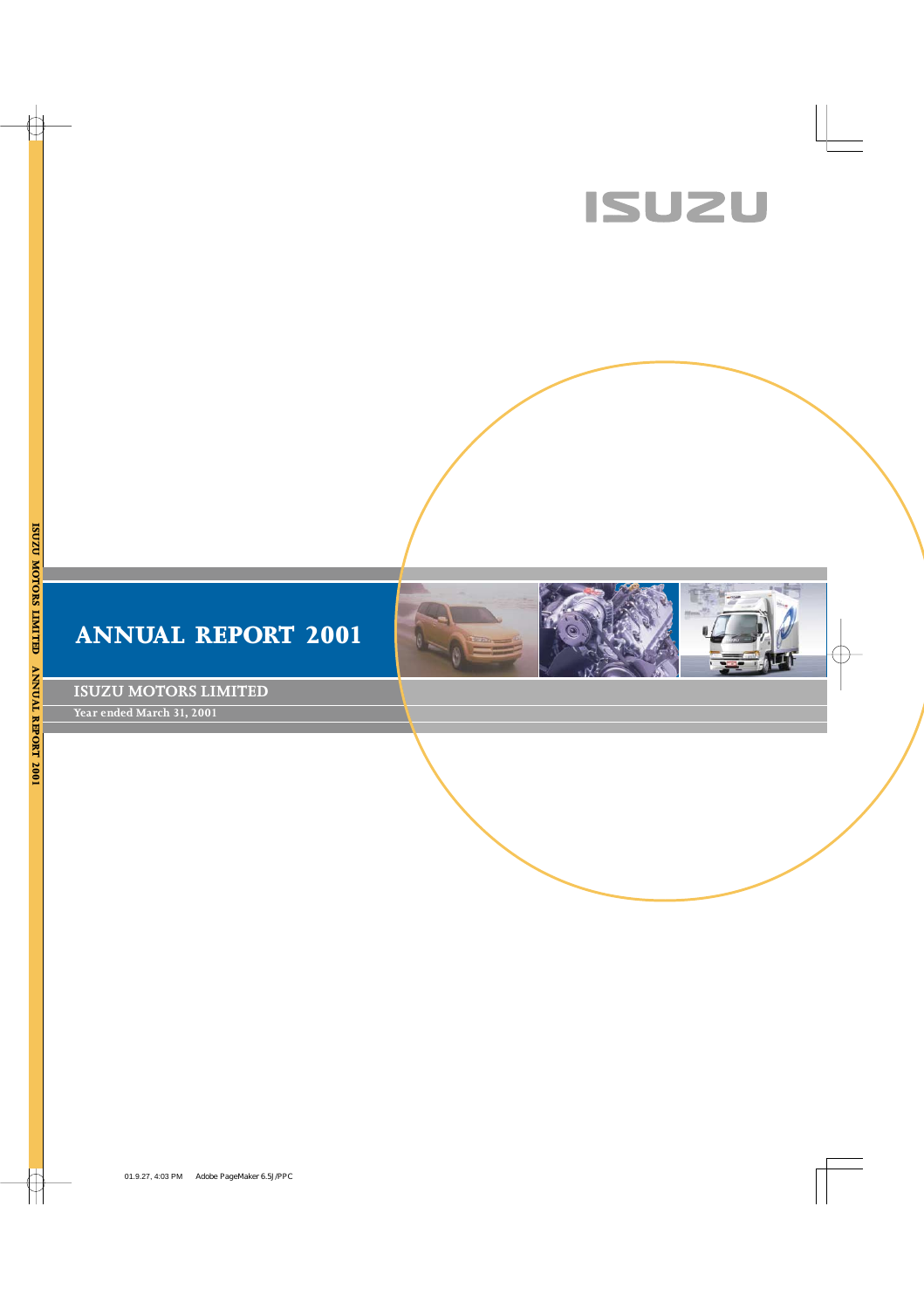## **Profile**

In May 2001, Isuzu Motors Limited instituted far-reaching reforms of its business and corporate structure. The company announced a medium-term business plan called the Isuzu V\* Plan, covering the three-year period through March 2004 that sets a new stage from which to expand its business in the years ahead. The plan calls for a streamlined organization and the resurgence of corporate value, which forms the basis of sound management. Isuzu will leverage its own competitive advantages and alliance with General Motors to establish a global business network and achieve high growth. The entire Isuzu Group will make a concerted effort to accomplish these goals.

The Isuzu V Plan constitutes the first step toward the rebirth of the company. As such, the plan clarifies pressing issues that must be resolved and underscores Isuzu's commitment to becoming a corporation that can provide valued products enjoyed by customers worldwide.

\* *The "V" stands for victory and also represents a V-shaped turnaround in performance.*

### **Contents**

| <b>President's Message</b>                             | 1  |
|--------------------------------------------------------|----|
| <b>Global Operations</b>                               | 6  |
| <b>Environmental Activities</b>                        | 8  |
| <b>Directors and Corporate Auditors</b>                | 10 |
| <b>Financial Section</b>                               |    |
| <b>Five-Year Summary</b>                               | 12 |
| <b>Financial Review</b>                                | 13 |
| <b>Consolidated Balance Sheets</b>                     | 16 |
| <b>Consolidated Statements of Operations</b>           | 18 |
| <b>Consolidated Statements of Shareholders' Equity</b> | 19 |
| <b>Consolidated Statements of Cash Flows</b>           | 20 |
| <b>Notes to Consolidated Financial Statements</b>      | 21 |
| <b>Report of Certified Public Accountants</b>          | 28 |
| <b>Corporate Directory</b>                             | 29 |
| <b>Corporate Data</b>                                  | 30 |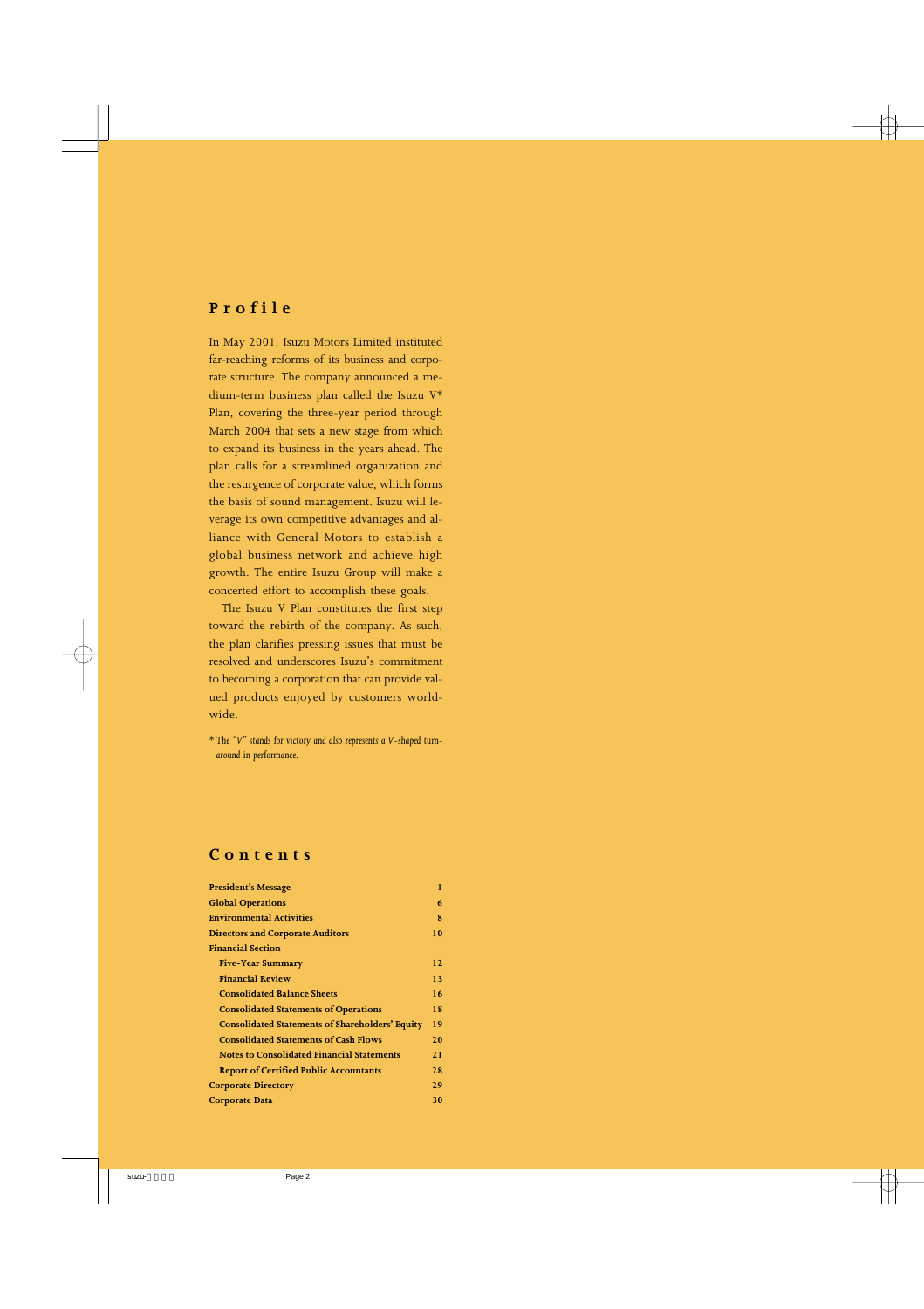## **President's Message**

**Yoshinori Ida Preside** 

#### **Far-reaching reforms**

The Isuzu Group has reported net losses for two consecutive years, an extremely serious predicament. Management has come to the decision that Isuzu must bolster its corporate structure as quickly as possible. For this reason, we formulated the "Isuzu V Plan," our medium-term management plan covering the three-year period through March 2004, in May 2001. This plan calls for a more streamlined organization and the resurgence of corporate value. At the same time, we intend to establish a global business structure by leveraging our alliance with General Motors. The key objective is to expand business. The Isuzu Group is committed to accomplishing the goals of this business plan, and to becoming a corporation that can provide quality products enjoyed by customers all over the world.

In December 1998, Isuzu began groupwide structural reforms, including reforms to its domestic dealership organization and personnel structure. The result was an improvement in the company's profit structure, particularly in the domestic segment. However, Isuzu has reported operating losses and net losses for the last two fiscal years, ended March 31, 2000 and 2001, respectively. In the most recent fiscal year, consolidated shareholders' equity declined by ¥75,230 million to ¥94,108 million and the shareholders' equity ratio fell to 5.0%. This was mainly attributable to intrinsic weaknesses in Isuzu's corporate and business structure.

We believe three weaknesses in particular were responsible for the recent downturn in our performance. Firstly, the company had grown accustomed to the comparatively stable domestic commercial vehicle market, which precluded prompt responses to recent changes in our operating environment. The second relates to Isuzu's overseas business. Even though overseas sales accounted for more than 60% of total sales, Isuzu's business structure remained oriented around the Japanese market. Consequently, our product development didn't respond adequately to the needs of overseas customers. Additionally, the transfer of operations to overseas locations was inadequate, resulting in exchange rate losses and poor cost competitiveness. Finally, Isuzu lacked flexibility in business execution, and extensive fixed costs required to maintain existing levels of infrastructure and personnel hurt bottom-line performance.

In view of these circumstances, Isuzu is committed to making a company-wide effort to take on the challenge of accomplishing the goals contained in the Isuzu V Plan. To breathe life back into Isuzu's business, I will personally oversee the swift execution of this plan.

### **Reform of Costly Domestic Business Structure**

One of the primary goals of the Isuzu V Plan is to recover corporate value. To this end, Isuzu will make a concerted effort to reform its cost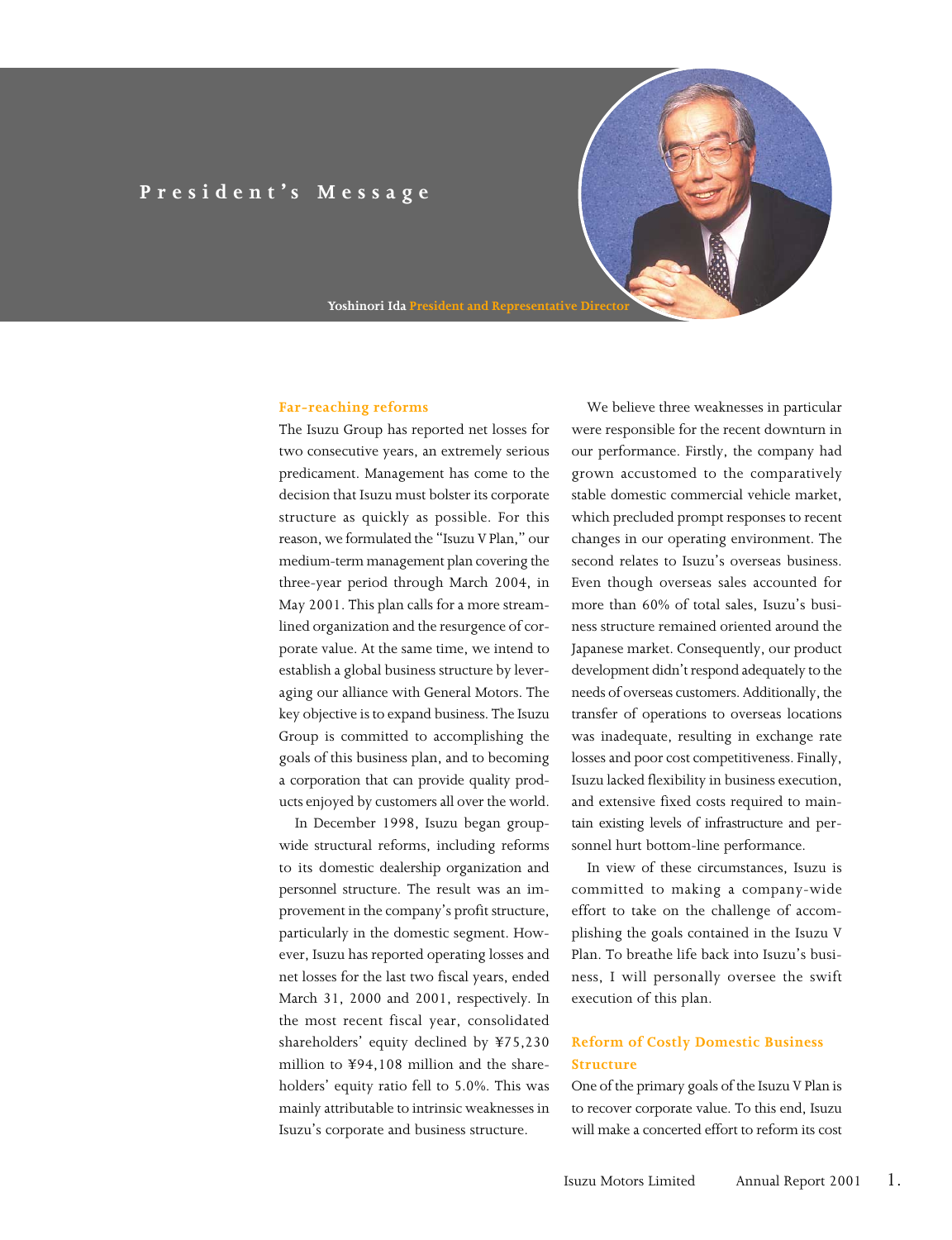structure, following an eight-step plan of action. The Isuzu V Plan targets consolidated net sales of ¥1,520.0 billion, consolidated operating income of ¥60.0 billion and consolidated net income of ¥30.0 billion for the fiscal year ending March 31, 2004.

The first step toward reforming our cost structure will be to consolidate our domestic production infrastructure. Specifically, we will transfer heavy-duty truck operations from the Kawasaki Plant to the Fujisawa Plant in 2002. Engine production will be transferred to the Tochigi Plant by the end of 2005, when the domestic production network will be consolidated into three manufacturing bases with the closure of the Kawasaki Plant. Vehicle production will be centralized at the Fujisawa Plant, while production of pick-up trucks for export will be shifted from Fujisawa to Thailand from 2003. Moreover, production of our next generation of sports utility vehicles (SUVs) will be transferred to North America. The Tochigi Plant will manufacture commercial vehicle engines, the Hokkaido Plant engine components for overseas markets and the Fujisawa Plant SUV engines.

Under these measures, we will optimally re-allocate production, with the aim of raising capacity utilization rates from the current level of 50% to more than 90% in the years ahead.

Our second task will be reducing our workforce in each operation to an appropriate level, based on a careful assessment of current business scale and productivity. By the

end of March 2004, we aim to reduce our total headcount by 9,700, from 38,000 at present to approximately 28,000. This will be accomplished through attrition, hiring freezes, voluntary early retirement and divestitures.

Thirdly, Isuzu will reduce materials costs through the review of parts specifications and world-scale parts commonization. The company will leverage the know-how and database of General Motors' WorldWide Purchasing (WWP) system with the aim of lowering costs by 20% over three years. Our sweeping specifications review calls for reducing vehicle models by 70% and halving component varieties. Components will be developed for collective use in new and existing models, as well as among different models.

Fourth, by March 2004 Isuzu will reduce total consolidated assets by approximately ¥350.0 billion, to ¥1,110 billion and write off interest-bearing debt by ¥250.0 billion, to ¥510.0 billion, excluding the financial segment. To accomplish these objectives, the company will sell its Kawasaki Plant and head office, unwind cross-shareholdings and reduce inventories.

Fifth, Isuzu will reinforce the earnings power of domestic dealers. Isuzu's 41 dealers will be combined into roughly 25 dealerships in a move to optimize marketing channels. At the same time, service operations will be reinforced. Dealers will exclusively handle the full line of Isuzu products, including both heavy-duty and light-duty trucks. Dealers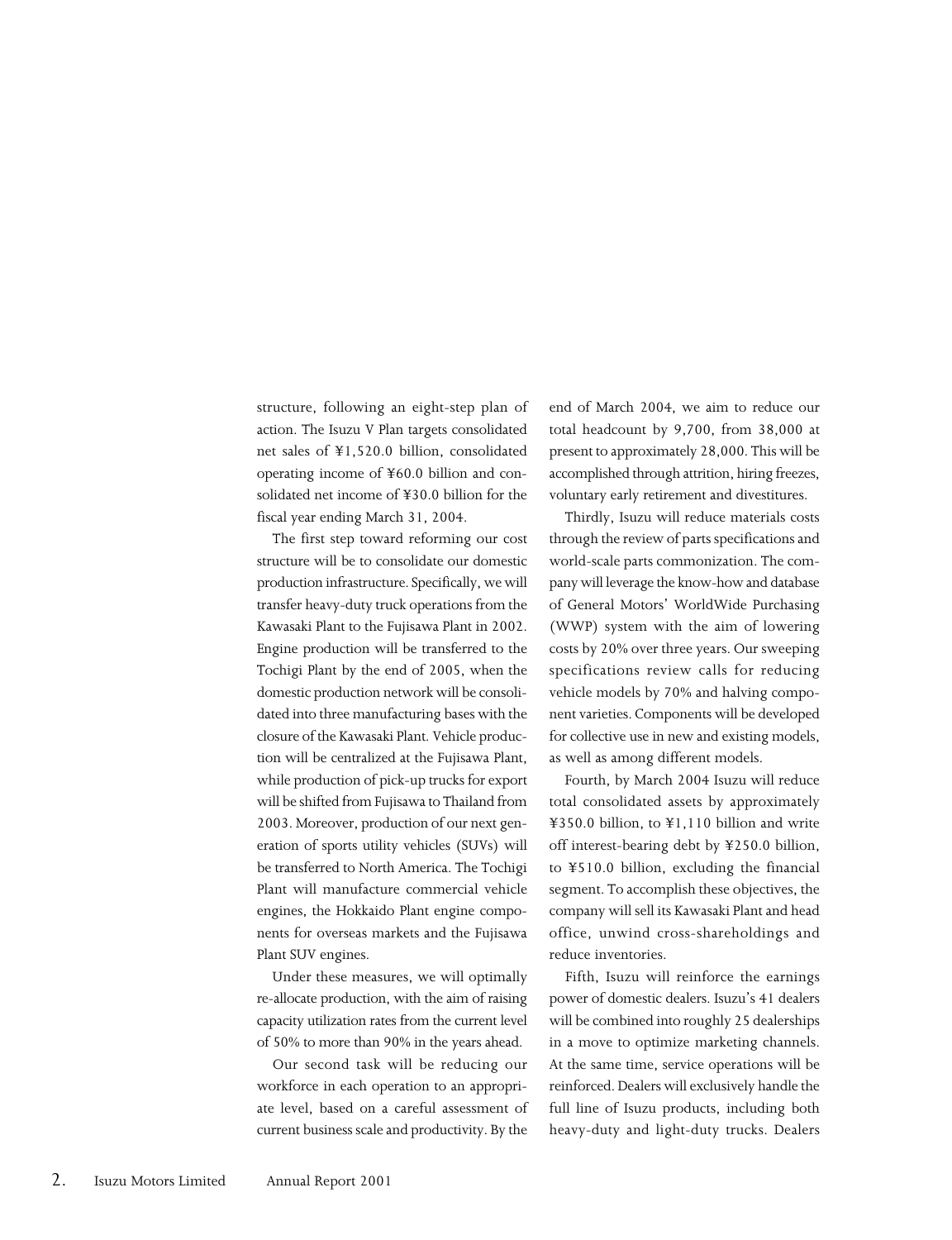

BEGIN, a new delivery vehicle designed to meet demand for small-item freight transport in urban areas.

with overlapping sales territories will be combined. Service outlets will be realigned by service work categories, handling either heavy-duty or light-duty vehicle maintenance, and market coverage of service operations will be reviewed. In this way, we will integrate service operations and enhance service quality. Isuzu aims to make all dealers profitable by the fiscal year ending March 31, 2004.

The sixth task calls for the review of business operations from a consolidated perspective. Here, Isuzu will rationalize and realign peripheral businesses to optimize operating efficiency. Following review and consolidation of operations, the number of group affiliates, totaling 109 at present, will be reduced by 40%.

Next, Isuzu will aim at increasing domestic SUV sales through the reciprocal use of marketing resources with GM, the transformation of Isuzu sales outlets into GM AutoWorld outlets, and the sale of Isuzu SUVs under the Chevrolet brand name.

Finally, Isuzu will integrate vehicle platforms into "core platforms," and raise the efficiency of product development by applying derivative technologies. In this way, we will bolster the efficiency of development programs and systems. Isuzu's seven vehicle platforms will be scaled down to three "core platforms," one each for heavy-duty and light-duty commercial vehicles and one for pick-up trucks.

#### **Fundamental Strategies for Business Expansion**

The Isuzu V Plan calls for worldwide business expansion. To this end, Isuzu will leverage its strengths in collaboration with GM as the nucleus of the GM group's diesel engine and commercial vehicle business. At the same time, the company will seek to optimally allocate resources worldwide. Isuzu will pursue four main strategies aimed at extending its business worldwide.

Firstly, Isuzu will establish a globally based business structure, in which work is shared among operating bases in the four geographical regions of Japan, Southeast Asia (ASEAN countries), China and North America (page 6). In each region, Isuzu will establish operating bases that conduct development, procurement, manufacturing and sales activities for a designated product category. Operating bases will expand business into other markets around the world. In each of the four geographical regions, Isuzu already has in place all operations from development through to sales. Our basic global business strategy is to expand business in countries where our operations are at their most advanced. Light- and medium-duty commercial vehicles and pick-up trucks are positioned as strategic global models. The company will market new "strategic models" featuring innovative product concepts all over the world. Additionally, Isuzu will enhance operations in regions with promising business opportunities such as Thailand, Indonesia and China.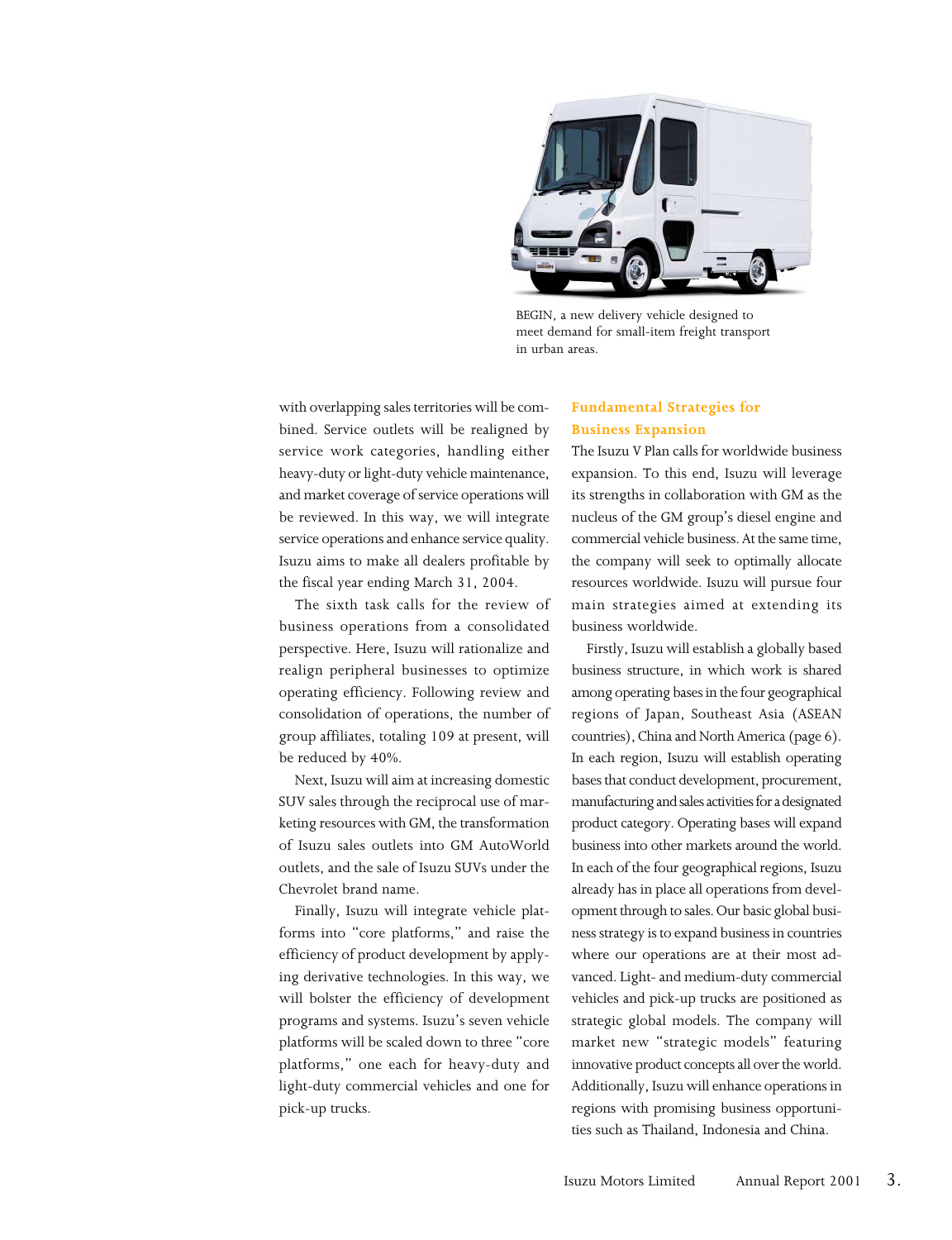#### Financial Highlights

Isuzu Motors Limited and Consolidated Subsidiaries Years ended March 31

|                      | Millions of Yen      |            | Thousands of<br>U.S. Dollars |
|----------------------|----------------------|------------|------------------------------|
|                      | 2001                 | 2000       | 2001                         |
|                      | ¥1,569,199           | ¥1.506.642 | \$12,665,050                 |
|                      | (66, 787)            | (104, 186) | (539, 041)                   |
|                      | 1,891,492            | 1,843,053  | 15,266,282                   |
| Shareholders' Equity | 94,108               | 169.338    | 759,555                      |
|                      |                      | <b>Yen</b> | U.S. Dollars                 |
| Per Share:           |                      |            |                              |
|                      | $\frac{1}{2}(52.76)$ | $*(82.48)$ | \$(0.43)                     |
|                      |                      |            |                              |

*Notes: 1. Computation of net income per share is based on the weighted average number of shares outstanding during each fiscal period.*

*2. U.S. dollar amounts are translated from yen, for convenience only, at the rate of ¥123.90=US\$1; the approximate exchange rate prevailing on the Tokyo Foreign Exchange Market on March 31, 2001.*

Secondly, Isuzu will reinforce its powertrain business as one of the leading diesel engine manufacturers. We are targeting annual production of 1.8 million units by 2005, combining production at DMAX in the U.S., ISPOL in Europe, and other sites in Japan and Asia. Diesel engines feature leaner fuel consumption and lower levels of carbon dioxide emissions than gasoline engines. For this reason, demand for diesel engines has surged in Europe. Isuzu will supply both the GM group and other companies. We will also work to develop next-generation, ultra-clean diesel engines with even higher power and torque.

The third strategy aims to create new value that delivers real satisfaction to customers, and to bolster our Japanese logistics network. We will reinforce peripheral businesses such as service, financing, bodywork, used vehicles and car rental.

Finally, collaboration with GM will extend beyond the mere supply of products to a comprehensive alliance of business functions, products and regional business activities. On the engineering front, Isuzu will play a leading role in the GM group by leveraging our competitive edge as a supplier of diesel engines and commercial vehicles. The company will also incorporate GM's groundbreaking technologies and know-how into its own product development. Isuzu will participate in GM's WWP process. In manufacturing, Isuzu will draw on GM's infrastructure in Thailand and North America. Isuzu will market its products

through GM's marketing channels and vice versa. In marketing activities, synergies will be pursued through the merger of sales channels for North American medium-sized commercial vehicles and SUVs in Japan.

### **Results for the Year Ended March 31, 2001**

Consolidated net sales for the year ended March 31, 2001 increased 4.2% year on year to ¥1,569,199 million. Operating losses improved to ¥27,316 million, compared with ¥50,797 million in the previous fiscal year. Net losses also improved to ¥66,787 million compared with ¥104,186 million in the prior year. Despite improvements, these were the second consecutive operating and net losses for the Isuzu Group. In addition, consolidated shareholders' equity declined by ¥75,230 million to ¥94,108 million. As a result, the shareholders' equity ratio decreased to 5.0%. Meanwhile, total assets stood at ¥1,891,492 million as of March 31, 2001, an increase of ¥48,439 million compared with a year ago.

Domestic sales volume climbed 0.8% to 77,954 units, while overseas sales volume decreased 10.9% to 277,139 units. This brought total sales volume to 355,093 units, a decrease of 8.5% year on year. Engine component sales, however, surged 29.4% to ¥161,545 million owing to the start of mass production at Isuzu's engine plant in Poland and to the launch of production at a joint venture between Isuzu and GM.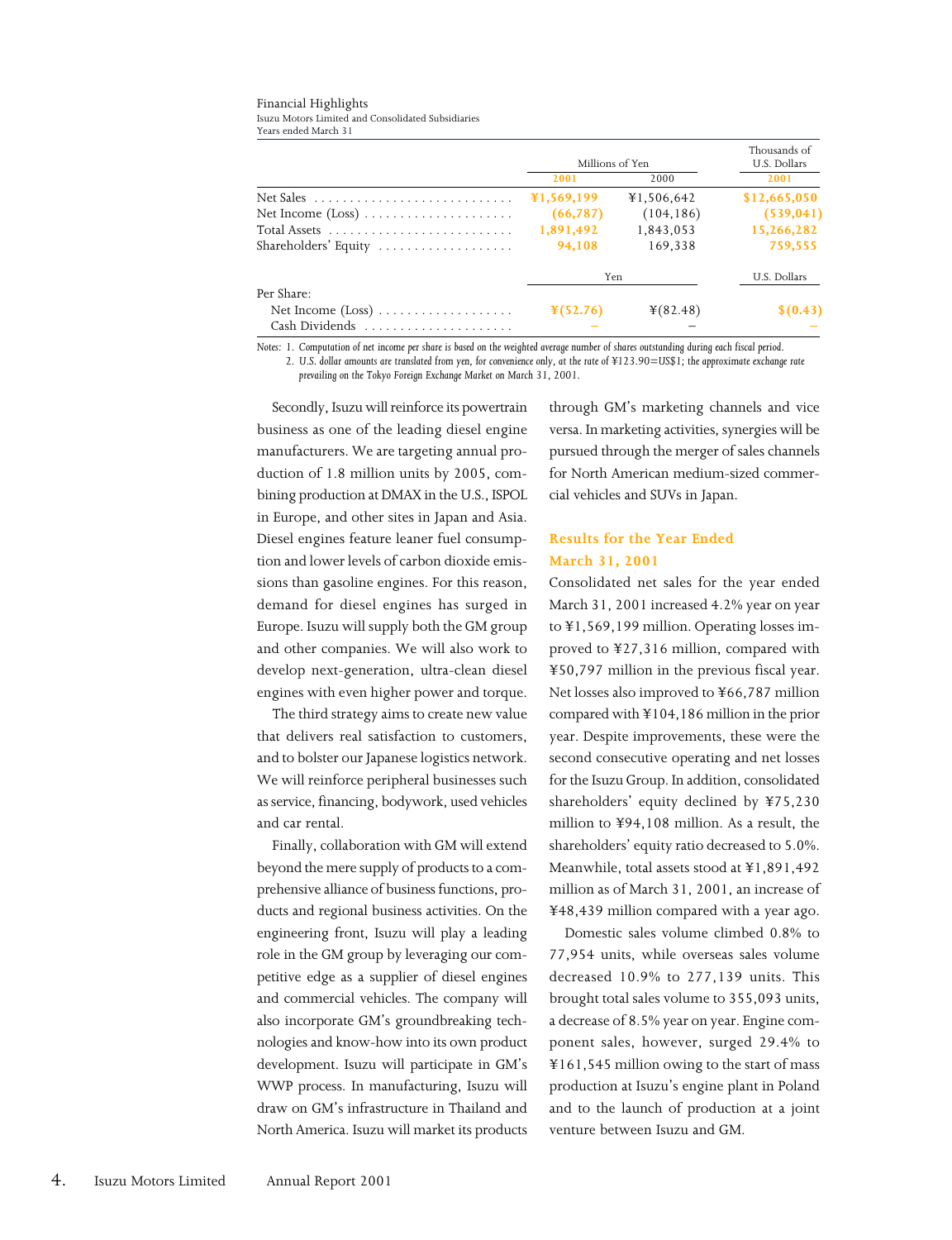#### Operational Highlights

|                     |          |        |         | Vehicle Units |         |         |
|---------------------|----------|--------|---------|---------------|---------|---------|
|                     | Domestic |        |         | Export        |         | Total   |
|                     | 2001     | 2000   | 2001    | 2000          | 2001    | 2000    |
| Ex-Factory Sales:   |          |        |         |               |         |         |
| Heavy- & Medium-    |          |        |         |               |         |         |
| Duty Vehicles       | 20,133   | 19,183 | 13,023  | 10,627        | 33,156  | 29,810  |
| Light-Duty Vehicles | 55,638   | 56,374 | 264,116 | 300,345       | 319,754 | 356,719 |
| Passenger Cars      | 2,183    | 1,748  |         |               | 2,183   | 1,748   |
| Total               | 77,954   | 77,305 | 277,139 | 310,972       | 355,093 | 388,277 |

Isuzu will suspend dividend payments for the year ended March 31, 2001 in order to improve retained earnings and bolster its operating base.

#### **New Management Team**

In December 2000, Isuzu welcomed a new management team, and I am honored to have been appointed the new president of the company. Under Isuzu's new management system, I will assume full responsibility for the management of business operations.

Mr. Kazuhira Seki stepped down as chairman and representative director and assumed the post of senior counselor, alongside GM Chairman John F. Smith, Jr. and Mr. Jay W. Chai, Vice Chairman of Itochu Corporation. Mr. Seki will continue to assist top management in this capacity.

#### **Outlook for the Year Ending March 31, 2002**

Uncertain prospects for the U.S. economy bode ill for Japan, where concerns over a slowdown in exports and falling prices could mire the economy deeper into recession. As such, constant vigilance is the order of the day.

In the automotive industry, despite the depreciation of the yen, a sharp increase in domestic truck demand is highly improbable, and Isuzu's operating environment is likely to remain difficult due to the U.S. market slowdown and fiercer global competition. As part of the medium-term management plan,

the Isuzu V Plan, we will reduce our headcount by requesting 700 voluntary retirements. A special retirement allowance of approximately ¥9.0 billion for the fiscal year ending March 31, 2002 will compensate voluntary retirees.

Under these difficult circumstances, we will aim to flawlessly execute the Isuzu V Plan and return to profitability in the fiscal year ending March 2002. As the V Plan was formulated entirely by Isuzu, all Isuzu employees and myself are fully aware that we are the "main players" behind the implementation of this plan. We are firmly committed to executing the business policies and accomplishing the goals of the Isuzu V Plan with speed and vision.

Godini Ida

Yoshinori Ida President and Representative Director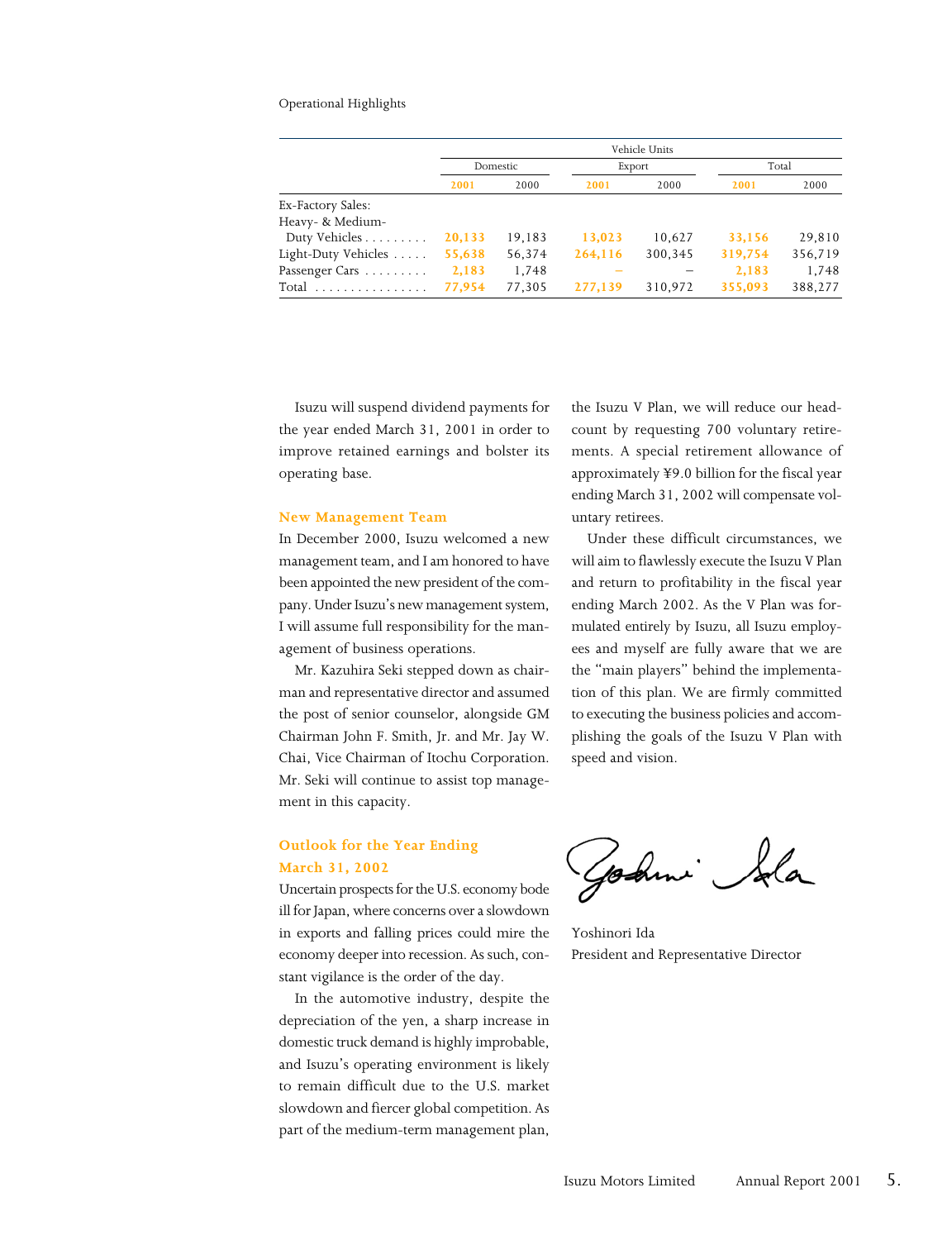

As outlined in the President's Message, the Isuzu Group will undertake far-reaching reforms of its domestic cost structure through the execution of the Isuzu V Plan. At the same time, the company will spur new growth through the expansion of its global business. Isuzu will increase collaboration with GM, leveraging Isuzu's strengths in diesel engines and commercial vehicles to play an integral role in the GM Group. At the same time, Isuzu will strive to achieve the optimal allocation of resources on a worldwide basis.

Isuzu's global business network will comprise, for each product, bases that independently conduct development, procurement, manufacturing and sales activities. Each base will supply finished vehicles, components and parts.

Heavy-, medium- and light-duty vehicle bases will be located in Japan and China. Light commercial vehicles (compact commercial vehicles, pick-up trucks and multipurpose vehicles) will be produced in ASEAN countries. Last year, we partially shifted production of pick-up trucks from Japan to Thailand. Manufacturing sites in this region are in the process of being equipped with all the necessary equipment. Sports Utility Vehicles (SUVs) will be based in the U.S. With the introduction of the AXIOM model, Isuzu now has five SUV models, greatly enhancing its lineup. Europe will serve as the production center for diesel engines for passenger cars. Diesel engines for commercial vehicles will be manufactured in Japan, China, ASEAN countries, and the U.S. In the U.S., DMAX, Ltd., a joint

# **GLOBAL OPERATIONS**

As the nucleus of the GM Group's diesel engine and commercial vehicle business, Isuzu will leverage its core strengths in these areas to achieve worldwide business expansion and lasting growth.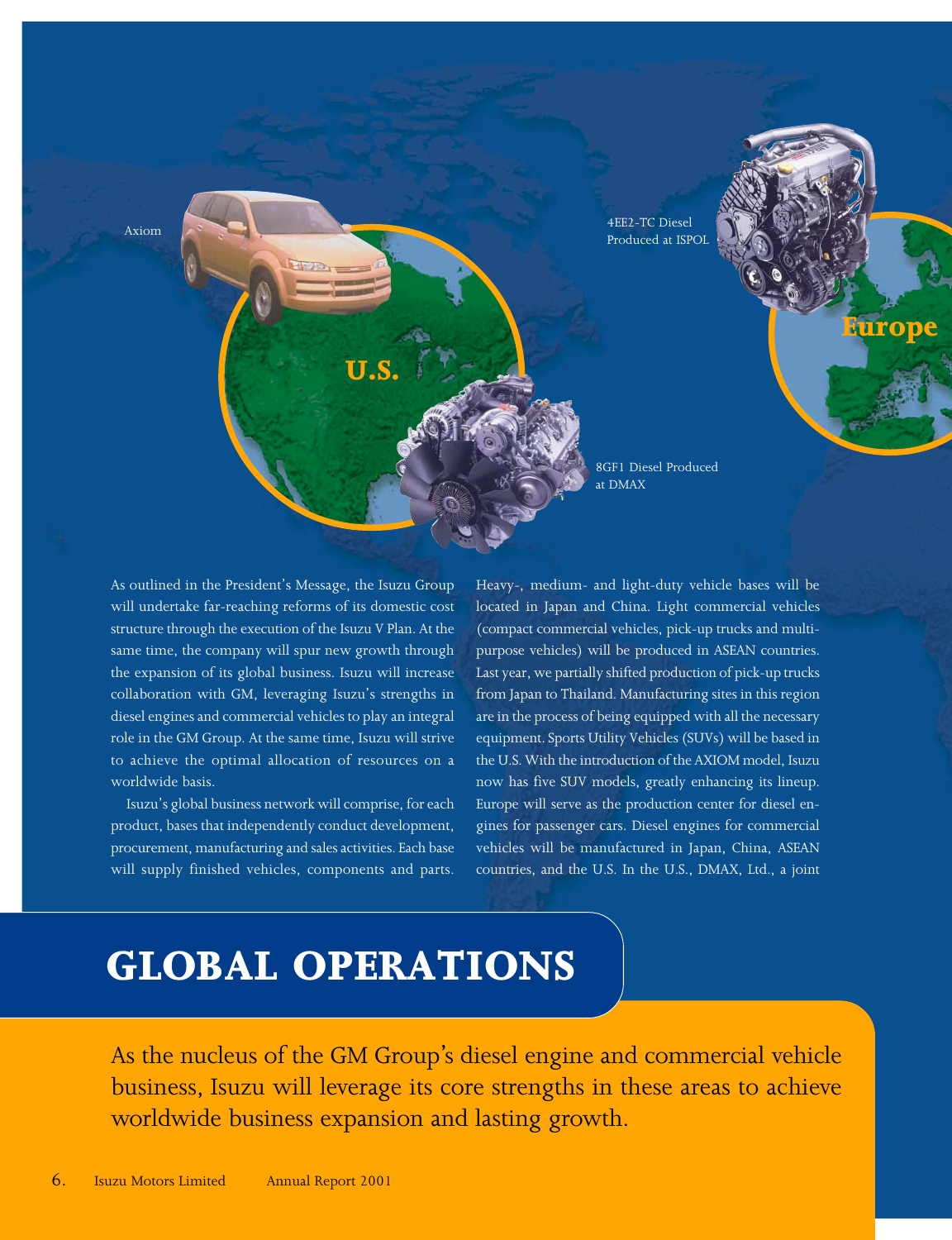

venture between Isuzu and GM, began production of diesel engines for GM full-size pick-up trucks in July 2000.

Isuzu aims to become the world's leading producer of diesel engines by 2005, with production volume targeted at 1.8 million units. Isuzu has recently agreed to supply Honda Motor Co., Ltd. with diesel engines manufactured by ISPOL. At the same time, we aim to expand sales channels outside the GM Group. We are currently negotiating with several European car manufacturers.

On the product front, Isuzu has positioned compact and medium-sized commercial vehicles and pick-up trucks as strategic global models. We will develop a vehicle imbued with an innovative product concept based on features of the above-mentioned vehicles, and market it worldwide.

In particular, Isuzu will concentrate on expanding business in Thailand, Indonesia and China. We will transform operating bases in Thailand into a worldwide supply base for pick-up trucks. To this end, every aspect of production facilities, component procurement and logistics operations will be substantially upgraded. Operating bases in Indonesia will serve as a supply base for global multipurpose vehicles. Local infrastructure will be strengthened with the view to attaining optimal quality, cost competitiveness and logistics. In China, Isuzu will manufacture a full line of commercial vehicles and buses, and operating bases will also serve as a supply centers for parts and components. Moreover, Isuzu will work to establish a far-reaching marketing network in China, centered around services and parts.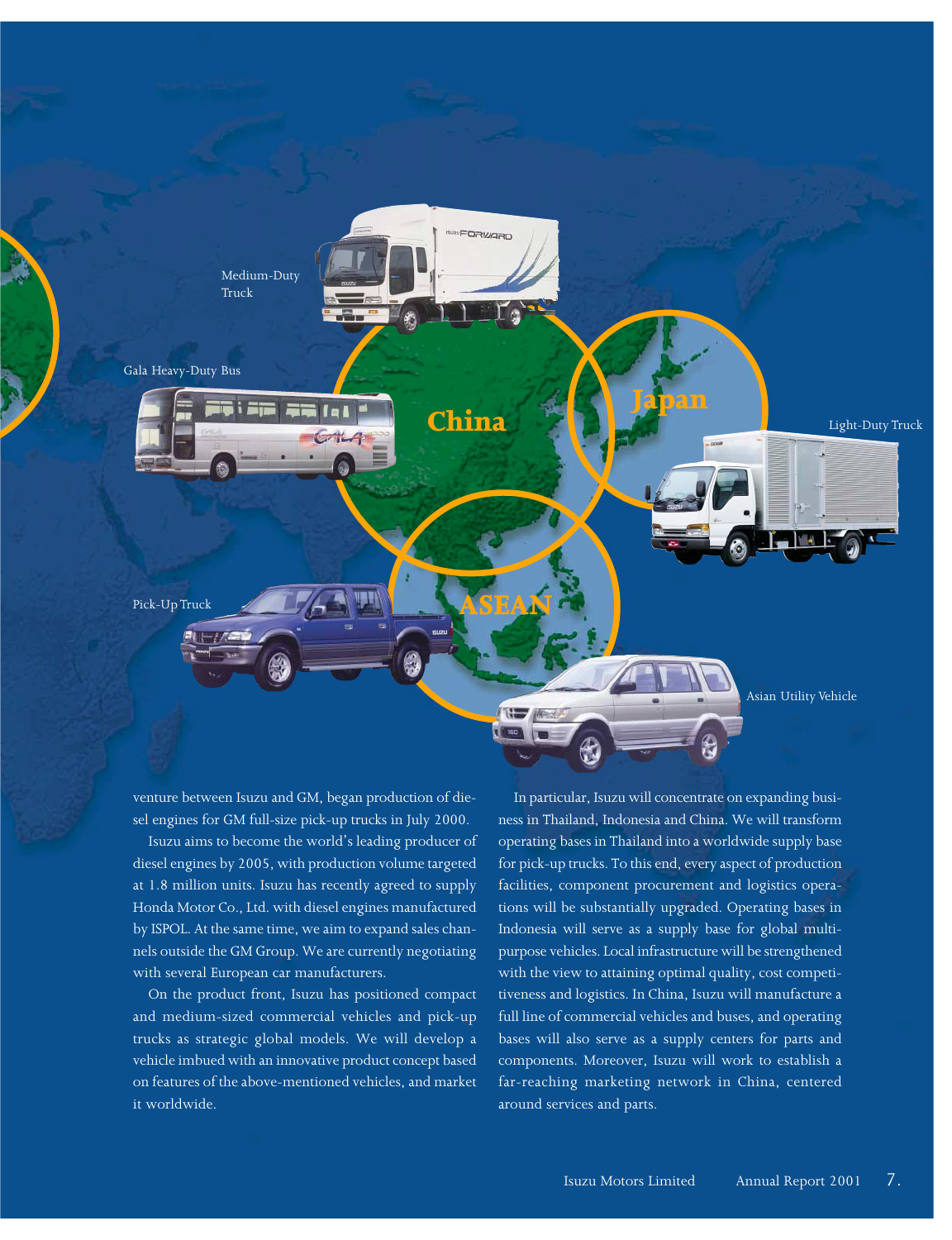# **ENVIRONMENTAL ACTIVITIES**

Isuzu is fully aware of the importance of environmental concerns to society at large. Accordingly, the company has worked to reduce the environmental impact of its business activities through the acquisition of the ISO 14001 certification at four domestic plants. The company plans to obtain certification at overseas bases as well. As a leading manufacturer of diesel engines, Isuzu committed to developing environmentally sound, cleaner-burning diesel engines.

## **Environmental Activities**

Isuzu is working to reduce the environmental impact of its business activities and to develop environmentally sound, clean diesel engines that feature the latest technologies.

Isuzu has acquired ISO 14001 certification at four domestic plants. In June 2001, Isuzu's development operations were also certified. Isuzu's major overseas bases, including the Subaru-Isuzu Automotive Plant in the U.S., and Isuzu Motors Germany, an R&D company, are also ISO 14001-certified. The company is working to obtain certification at Isuzu Motors Polska, Isuzu Motors Co., (Thailand) Ltd. and DMAX.

Diesel engines boast higher fuel efficiency and lower  $CO<sub>2</sub>$  emissions, which are the main cause of global warming, than gasoline engines. In addition, they enjoy superior durability. As such, 30% of passenger cars in Europe employ diesel engines. Isuzu will continue to apply new technologies, such as a catalyst and continuous diesel particulate filter (DPF), to the development of cleaner diesel engines with minimal environmental impact.

In the fiscal year ended March 2001, Isuzu modified and expanded its model range by refitting its light-duty ELF trucks to use natural gas and LPG as fuel. This exploited the ability of diesel engines to run on a wide range of fuels.

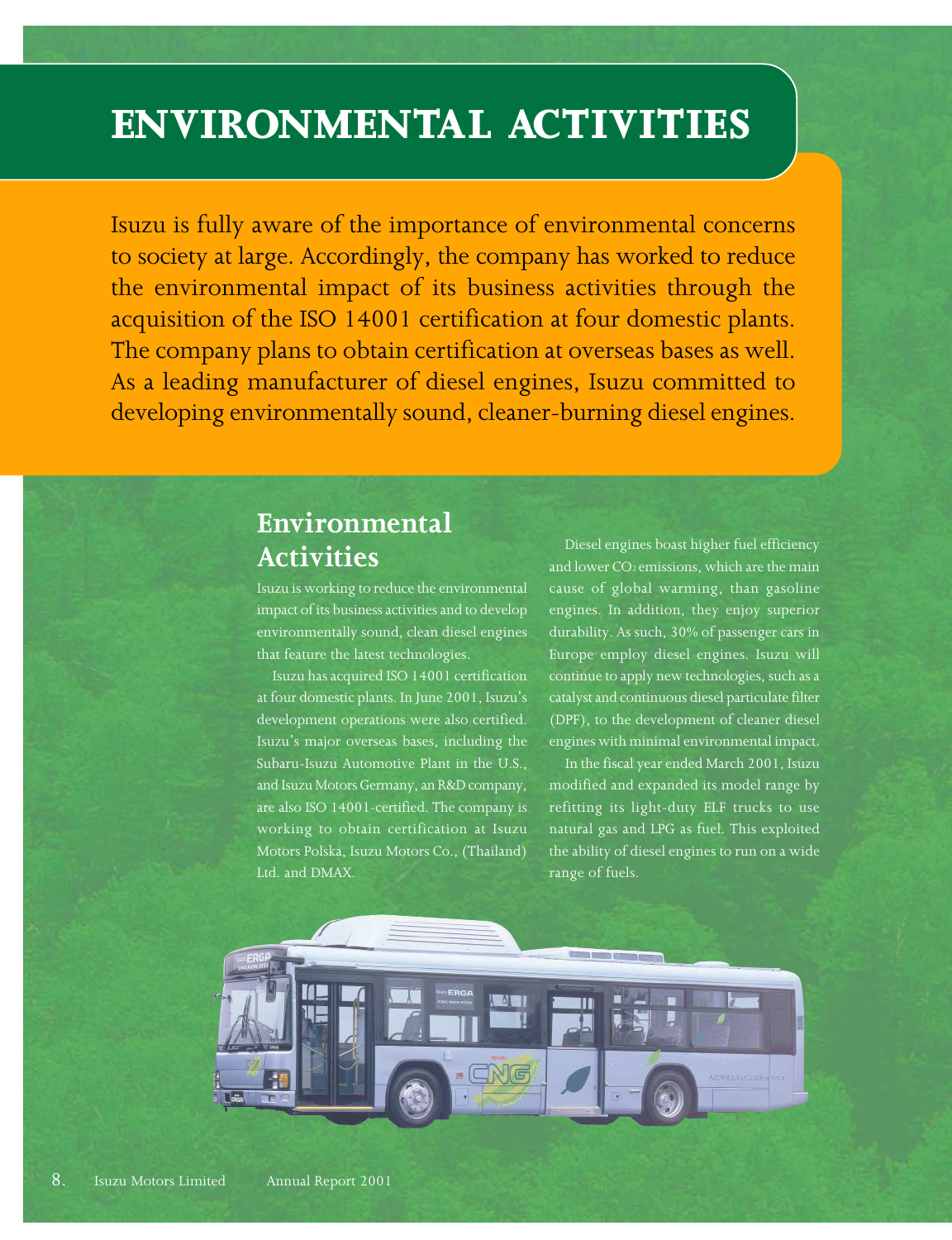## **Diesel Engines**

In July 2000, DMAX, Ltd., a joint venture between Isuzu and GM, began production of diesel engines. In 2001, DMAX is scheduled to manufacture 90,000 engines, with plans to expand production volume to 200,000 units by 2004. DMAX manufactures 6.6-liter, V8 direct injection diesel engines, newly developed by Isuzu. These engines are installed in GM's full-sized pickup trucks, specifically the Chevrolet Silverado and the GMC Sierra.

> With the start of production at DMAX, Isuzu now operates five overseas production bases for diesel engines, which form the basic infrastructure needed to accomplish a key goal of the ISUZU V Plan: to re-establish a global business network for diesel engines spanning Japan, Asia, Europe and North America.

DMAX

In particular, diesel engines manufactured by DMAX and ISPOL have been highly acclaimed. Full-sized GM pickups, equipped with DMAX

DMAX

engines, earned high marks for their power and low engine noise. GM pick-ups captured the "Truck of the Year" award by Motor Trend, a U.S. automotive magazine. They were also featured in Ward's 10 Best Engines 2001, and in the Best of What's New Awards 2000, held by Popular Science.

Furthermore, 1.7-liter diesel engines made by IPSOL for Opel passenger cars were highly acclaimed for achieving the highest fuel efficiency and performance in their class at competitive prices. Opel vehicles earned a perfect score in a comprehensive assessment by a German automotive magazine, Auto Motor Und Sport. Additionally, Opel vehicles were ranked No.1 in the categories of small and compact diesel cars by Mot, another German automotive magazine.

**ISPOL** 

DMAX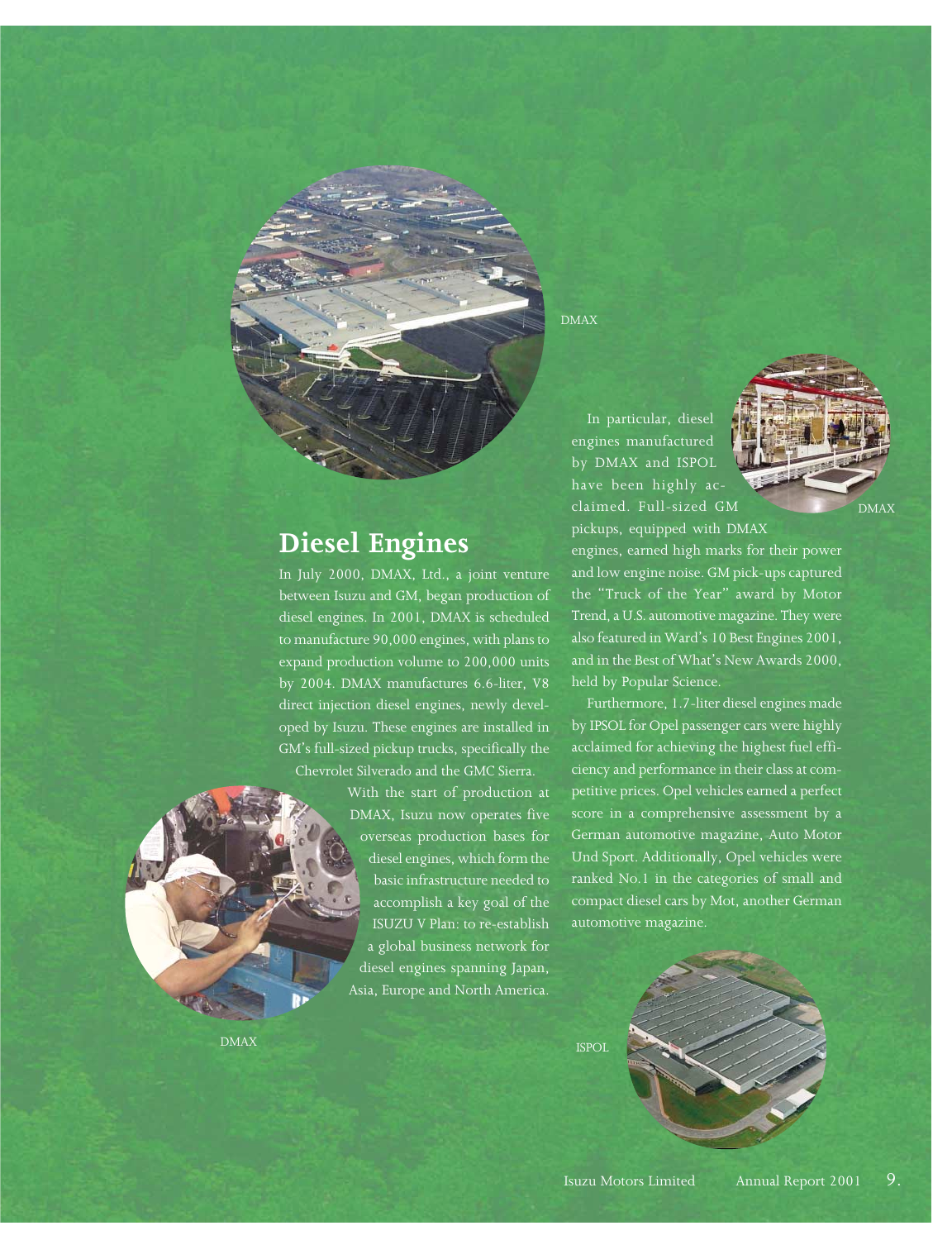**Chairman & Director** Takeshi Inoh

**President & Representative Director** Yoshinori Ida

**Vice President & Director** Randall J. Schwarz

#### **Managing Directors**

Tadaomi Takayama Kozo Sakaino Hidetsugu Usui Yu Shiga Kigen Ito Hisaomi Sasaki

#### **Executive Directors**

Hiromasa Tsutsui Yoshito Mochizuki Masami Awata Goro Miyazaki Yoshio Kagawa Tsutomu Matsubayashi

#### **Directors**

Brian P. MacDonald Ryuuichi Ohgi Jun Utsumi Minoru Matsushima Kazuhiro Sonoda Yoshihiro Tadaki Yasushi Mase Fujio Anzai Naotoshi Tsutsumi Norihiko Oda Arvin F. Mueller Rudolph A. Schlais, Jr. William J. Barclay

#### **Standing Corporate Auditors**

Masayoshi Shigeta Hiromu Inada

#### **Corporate Auditors**

Yasuharu Nagashima Tadashi Inui

(As of June 28, 2001)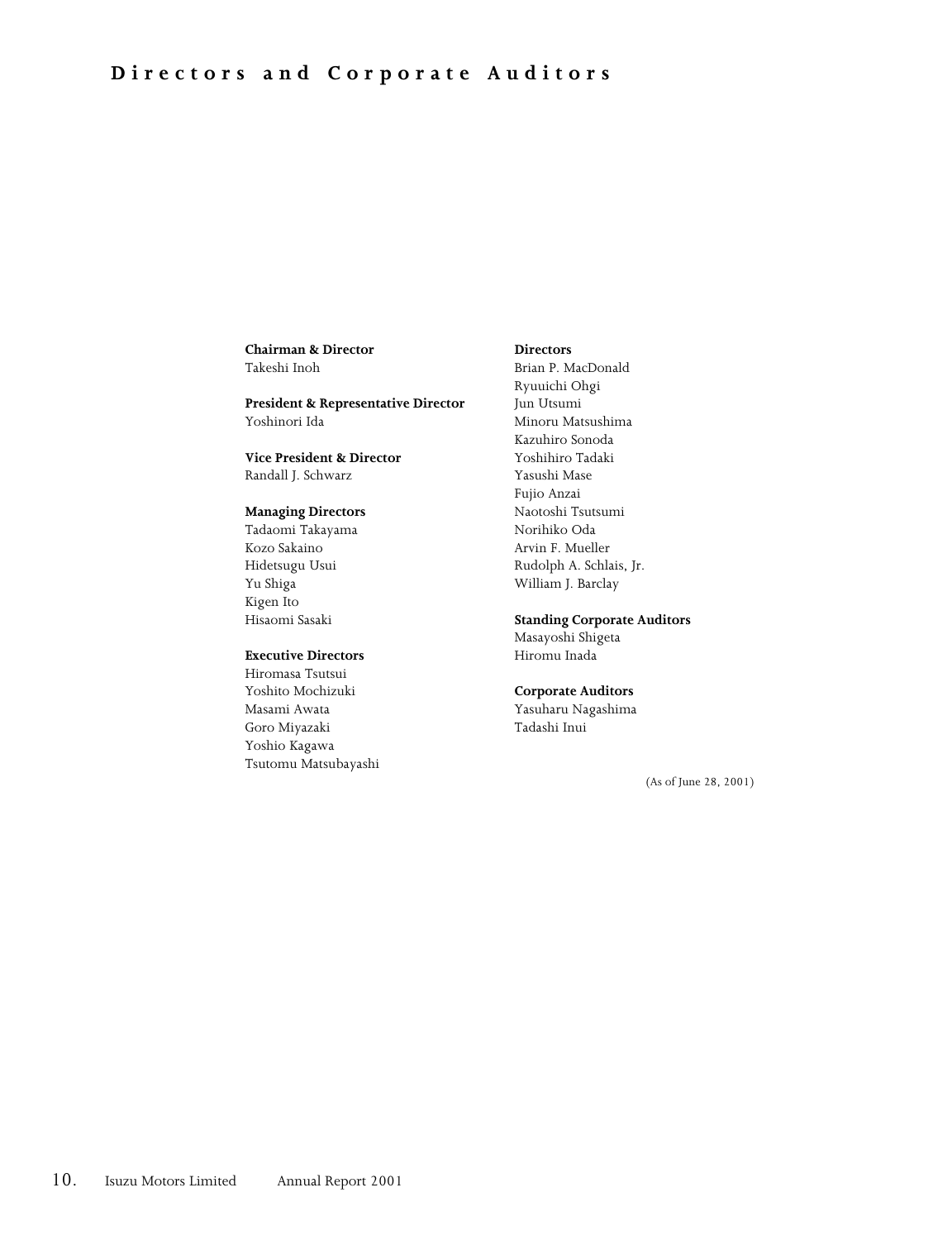## **Financial Section**

## **Contents**

| <b>Five-Year Summary</b>                               | 12  |
|--------------------------------------------------------|-----|
| <b>Financial Review</b>                                | 13  |
| <b>Consolidated Balance Sheets</b>                     | 16  |
| <b>Consolidated Statements of Operations</b>           | 18  |
| <b>Consolidated Statements of Shareholders' Equity</b> | 19  |
| <b>Consolidated Statements of Cash Flows</b>           | 20  |
| <b>Notes to Consolidated Financial Statements</b>      | 2.1 |
| <b>Report of Certified Public Accountants</b>          | 2.8 |
|                                                        |     |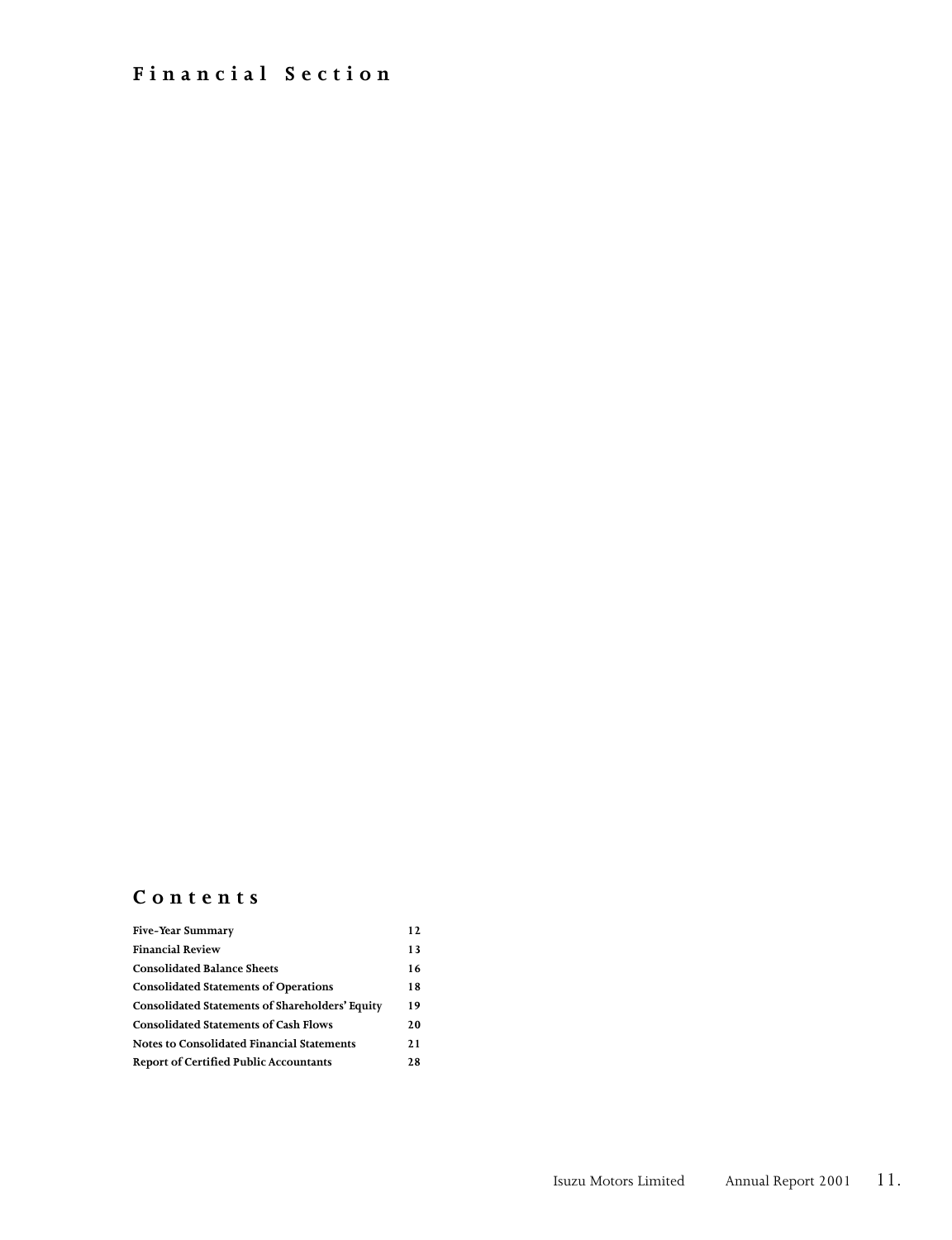## **F ive - Ye a r S u m m a r y**

For the years ended March 31

### **Consolidated Five-Year Summary**

| CONSOLIGATEG FIVE-TEAT SUMMATY              |            |            |                 |            |            | Thousands of |
|---------------------------------------------|------------|------------|-----------------|------------|------------|--------------|
|                                             |            |            | Millions of Yen |            |            | U.S. Dollars |
|                                             | 2001       | 2000       | 1999            | 1998       | 1997       | 2001         |
| For the Year:                               |            |            |                 |            |            |              |
|                                             | ¥1,569,199 | ¥1,506,642 | ¥1,619,101      | ¥1,799,604 | ¥1,923,267 | \$12,665,050 |
| $Cost of Sales \ldots \ldots \ldots \ldots$ | 1,343,166  | 1,297,291  | 1,321,173       | 1,477,742  | 1,620,532  | 10,840,733   |
| Gross Profit $\ldots \ldots \ldots \ldots$  | 226,032    | 209,350    | 297,928         | 321,861    | 302,735    | 1,824,317    |
| Selling, General and                        |            |            |                 |            |            |              |
| Administrative Expenses                     | 253,349    | 260,147    | 288,747         | 310,159    | 278,003    | 2,044,787    |
| Operating Income $(Loss)$                   | (27, 316)  | (50, 797)  | 9,180           | 11,702     | 24,731     | (220, 470)   |
| Income (Loss) before Special Items          | (47, 435)  | (68, 047)  | (5,784)         | 1,496      | 14,704     | (382, 855)   |
| Income (Loss) before Income Taxes           | (73,300)   | (150, 937) | 16,111          | 17,763     | 13,998     | (591, 612)   |
| Net Income $(Loss)$                         | (66, 787)  | (104, 186) | 6,235           | 6,039      | 9,582      | (539, 041)   |
| At Year-End:                                |            |            |                 |            |            |              |
|                                             |            | ¥1,843,053 | ¥1,627,302      | ¥1,730,857 | ¥1,629,852 | \$15,266,282 |
| Shareholders' Equity                        | 94,108     | 169,338    | 177,771         | 122,215    | 116,465    | 759,555      |

| Non-Consolidated Five-Year Summary          |              |              |          |            |              | Thousands of |
|---------------------------------------------|--------------|--------------|----------|------------|--------------|--------------|
| Millions of Yen                             |              |              |          |            | U.S. Dollars |              |
|                                             | 2001         | 2000         | 1999     | 1998       | 1997         | 2001         |
| For the Year:                               |              |              |          |            |              |              |
|                                             | 829,890<br>¥ | 836,123<br>¥ | ¥934,865 | ¥1,128,068 | ¥1,194,835   | \$6,698,070  |
| $Cost of Sales \ldots \ldots \ldots \ldots$ | 726,601      | 764,570      | 820,108  | 973,527    | 1,038,288    | 5,864,418    |
| Gross Profit $\ldots \ldots \ldots \ldots$  | 103,289      | 71,553       | 114,756  | 154,540    | 156,546      | 833,651      |
| Selling, General and                        |              |              |          |            |              |              |
| Administrative Expenses                     | 107,002      | 118,139      | 109,680  | 134,657    | 123,413      | 863,619      |
| Operating Income $(Loss)$                   | (3,712)      | (46, 586)    | 5,076    | 19,883     | 33,132       | (29, 967)    |
| Income (Loss) before Special Items          | (10, 578)    | (55, 412)    | 1,874    | 15,428     | 26,271       | (85, 379)    |
| Income (Loss) before Income Taxes           | (66, 105)    | (172, 957)   | (4, 536) | 20,692     | 23,588       | (533, 536)   |
| Net Income $(Loss)$                         | (57, 938)    | (103, 861)   | (4,566)  | 10,092     | 10,388       | (467, 619)   |
| At Year-End:                                |              |              |          |            |              |              |
|                                             |              | ¥1,117,373   | ¥907,474 | ¥ 964,655  | 912,258<br>¥ | \$8,334,256  |
| Shareholders' Equity $\ldots \ldots$        | 217,788      | 273,012      | 271,320  | 226,023    | 221,198      | 1,757,773    |

*Note: U.S. dollar amounts are translated from yen, for convenience only, at the rate of ¥123.90=US\$1; the approximate exchange rate prevailing on the Tokyo Foreign Exchange Market on March 31, 2001.*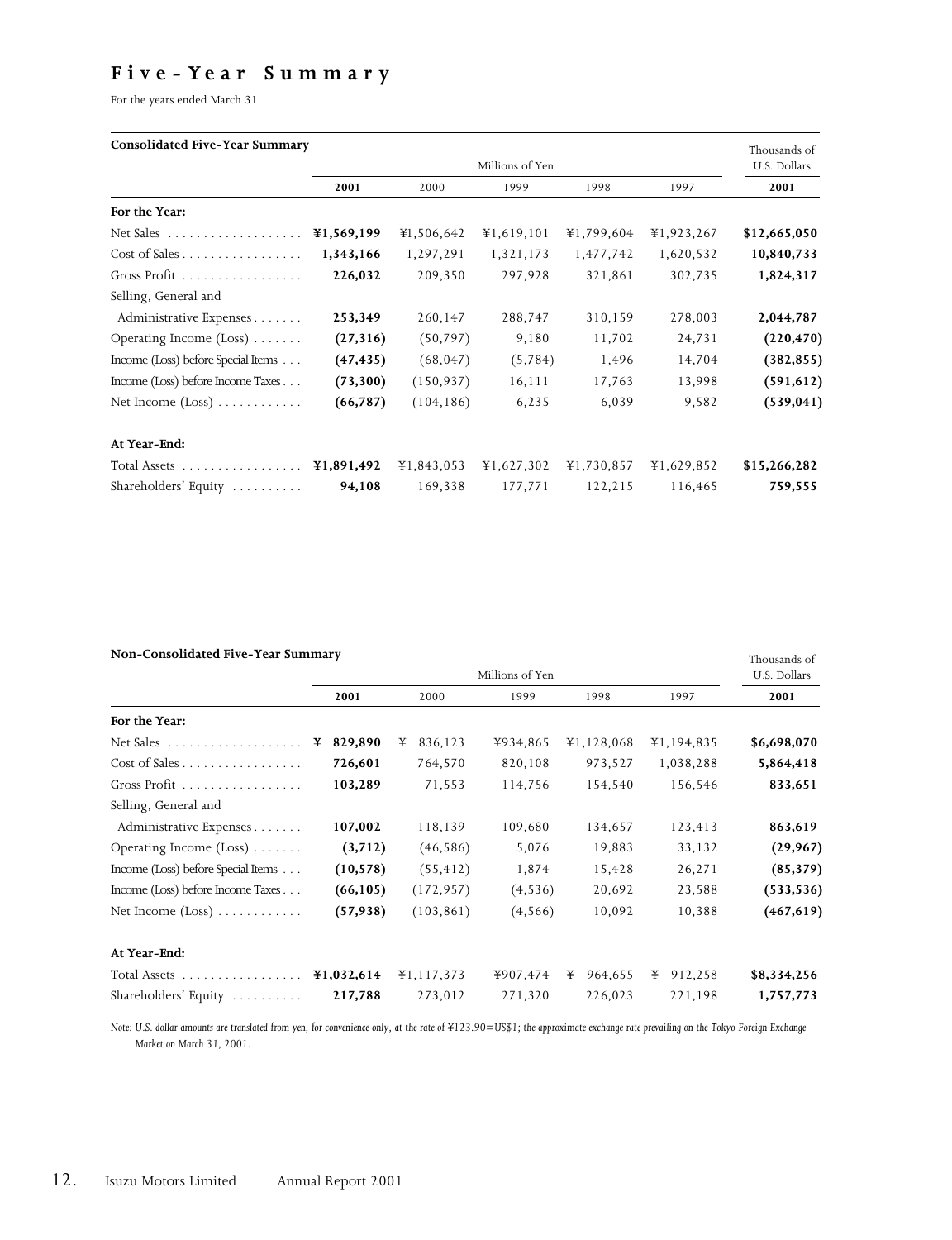### **Financial Review**

#### **Financial Targets**

Under the Isuzu V Plan, the company's medium-term management plan that runs through March 2004, Isuzu is targeting an approximate ¥350 billion reduction in total consolidated assets to ¥1,110 billion, and a decrease of roughly ¥250 billion in interest-bearing debt to ¥510 billion, excluding the finance segment. The company intends to sell its Kawasaki Plant and head office building, unwind cross-shareholdings, reduce inventories and implement a number of other initiatives to reach these targets. Isuzu expects to generate ¥65 billion from the sale of the Kawasaki Plant and head office building and other facilities, ¥25 billion from the sale of shares, ¥50 billion by reducing inventories by 25%, and around ¥70 billion by securitizing receivables, increasing the receivables turnover ratio and other means. These moves will free up a total of ¥210 billion. Isuzu also plans to improve its cash flows to reverse the negative free cash flow of ¥76,790 million used in fiscal 2001, ended March 31, 2001.

#### **Income Analysis**

Consolidated net sales in fiscal 2001 increased by 4.2% to ¥1,569,199 million. Owing to extensive rationalization efforts, particularly to curtail materials costs, cost of sales was held to a 3.5% increase to ¥1,343,166 million, resulting in an improvement in the cost of sales ratio. Selling, general and administrative expenses fell by 2.6% to ¥253,349 million. The company posted an operating loss of ¥27,316 million. Although a significant improvement on the previous year's operating loss of ¥50,797 million, this figure reflects the continuing difficult operating environment for the company. Other expenses increased to ¥20,120 million from the prior year's ¥17,251 million. Special losses were ¥25,865 million, an improvement on the ¥82,890 million recorded in the previous year. In fiscal 2001, Isuzu recorded special losses mainly for the relocation of certain production facilities, and losses on the revaluation of investments. As a result of the above, loss before income taxes was ¥73,300 million, compared with the previous year's ¥150,937 million. Net loss was ¥66,787 million, compared with ¥104,186 million in the previous fiscal year.

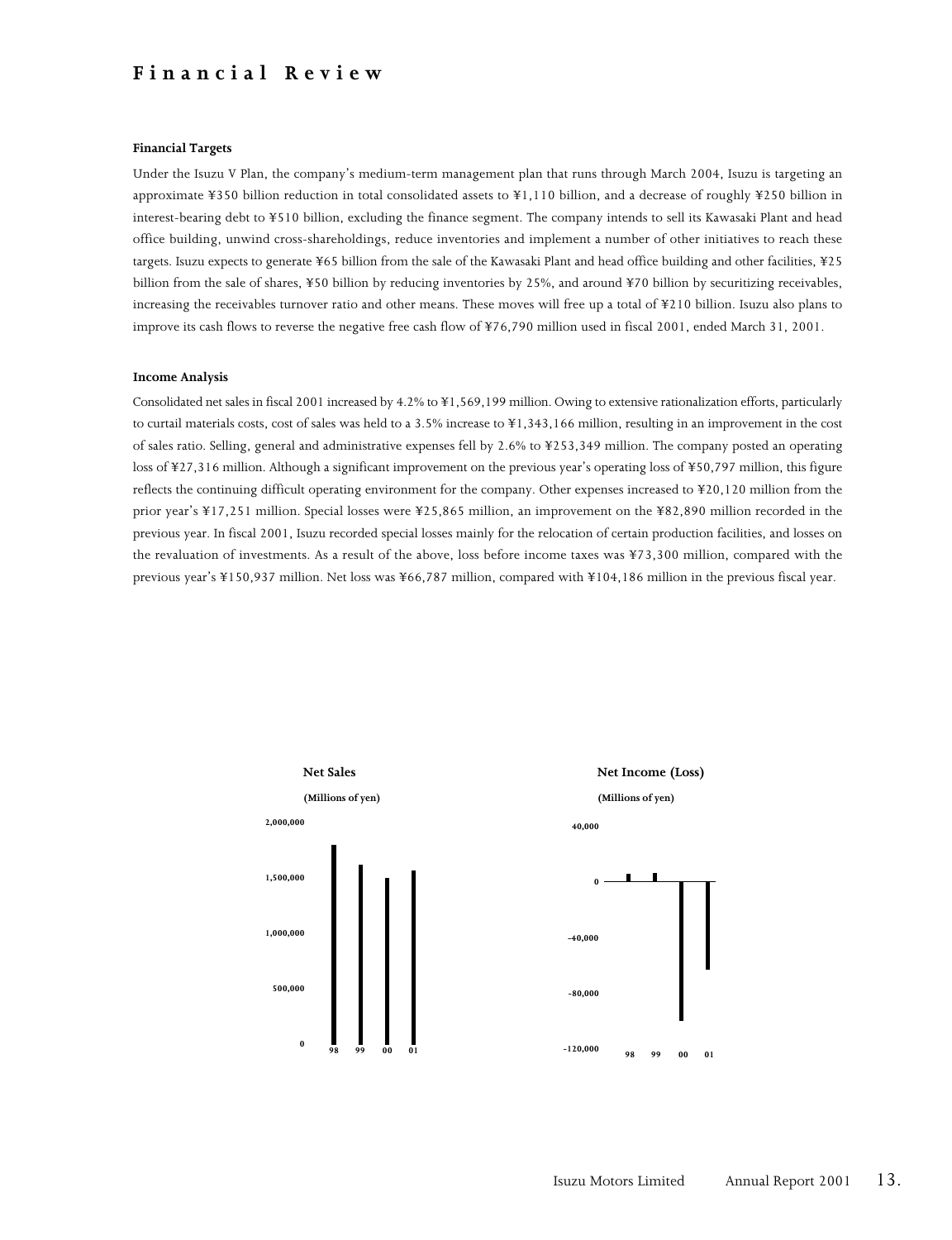#### **Segment Information**

#### *By Type of Business*

Sales in the automotive segment increased by 4.6% to ¥1,506,013 million despite continuing sluggish demand for trucks in the Japanese market. The increase reflected higher overseas sales and the positive effect of foreign exchange fluctuations. Operating loss was ¥29,899 million, an improvement on the ¥52,646 million recorded in the prior year.

Finance segment sales climbed by 7.8% to ¥102,866 million, while operating income surged to ¥2,177 million, a year-on-year increase of 40.8%. Despite lackluster domestic truck demand, efforts to expand market share, particularly in leasing operations, contributed to these increases.

Miscellaneous sales rose by 2.0% to ¥21,104 million. Operating income climbed to ¥825 million from the previous year's ¥469 million.

#### *By Geographical Area*

Sales in Japan were ¥1,085,988 million, due to soft domestic demand for trucks. The operating loss was ¥7,914 million, a substantial improvement on the previous year's loss of ¥46,277 million. These results reflect efforts to restructure sales companies and other rationalization measures.

The yen's depreciation and other factors contributed to a 15.2% rise in net sales in North America to ¥620,384 million. However, operating losses amounted to ¥16,265 million, a large decline on the previous year's operating income of ¥677 million. The loss was attributable to the sudden slowdown of the U.S. economy in the second half of 2000, and losses associated with the launch of a diesel engine plant at DMAX, Ltd., a joint venture with General Motors.

Sales in regions categorized under "Other," which includes Singapore, Australia, China, Poland, the Philippines and Thailand, jumped by 22.0% to ¥105,525 million, mainly as a result of transferring certain areas of pickup production from Japan to Thailand. Operating losses improved to ¥1,090 million from ¥3,790 million recorded in the prior fiscal year.

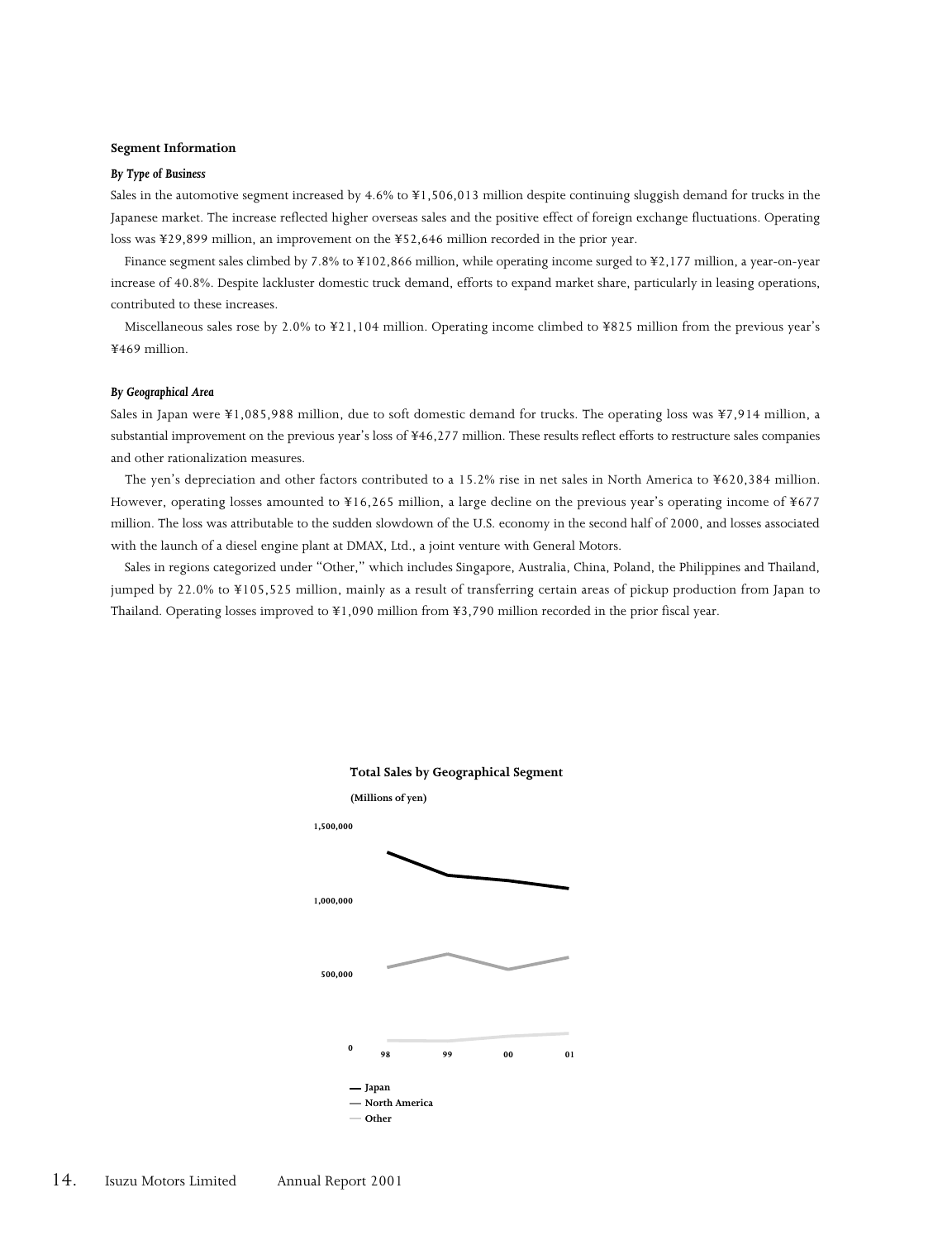#### **Financial Position**

Total current assets declined by ¥62,850 million year on year to ¥811,698 million, reflecting the reclassification of certain marketable securities as investment securities due to a change in accounting standards. Property, plant and equipment declined by ¥1,699 million to ¥771,142 million, partly on account of extraordinary depreciation premised on the relocation of production facilities. Total investments and advances increased by ¥132,067 million on account of the transfer of certain current assets to investment securities, and a substantial increase in leasing receivables at overseas finance subsidiaries. As a result, fixed assets climbed by ¥130,430 million year on year to ¥1,079,793 million. Total consolidated assets as of March 31, 2001, stood at ¥1,891,492 million, an increase of ¥48,439 million from a year earlier.

Notes and accounts payable decreased by ¥17,971 million. However, bank loans and commercial paper increased by ¥78,340 million and ¥35,000 million, respectively. As a result, total current liabilities rose by ¥165,013 million year on year to ¥1,177,880 million. Long-term liabilities were ¥614,947 million, a decline of ¥37,294 million from the previous year. This was attributable to the transfer of the current portion of convertible bonds to current liabilities.

Consolidated shareholders' equity fell by ¥75,230 million to ¥94,108 million. This reflected an increase in the accumulated deficit due to a net loss recorded for the year, and the reclassification of foreign currency translation adjustments as part of the shareholders' equity section of the balance sheet following a change in accounting standards. The equity ratio thus declined from 9.2% to 5.0%.

#### **Cash Flows**

Net cash provided by operating activities was ¥30,995 million. Net cash used in investing activities totaled ¥107,785 million due mainly to payments for the purchase of leased property and an increase in leasing receivables held by overseas finance subsidiaries. Financing activities provided net cash of ¥52,788 million owing to an increase in short-term debt and procurement of funds through commercial paper. As a result of the above, cash and cash equivalents as of March 31, 2001 stood at ¥137,363 million, down ¥20,221 million from a year ago.



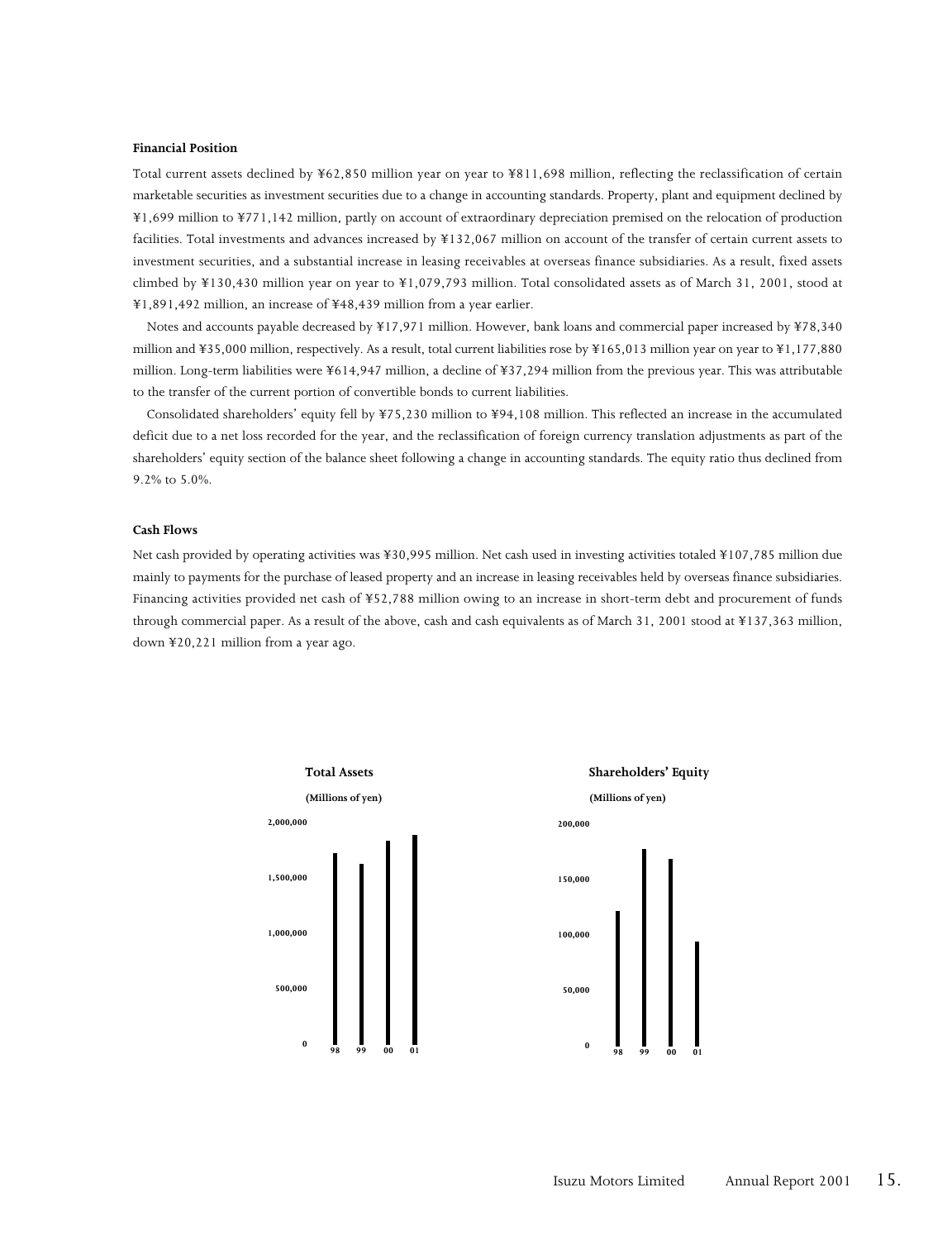## **Consolidated Balance Sheets**

As of March 31, 2001, 2000 and 1999

|                                                                                            |            | Millions of Yen |             | Thousands of<br>U.S. Dollars |
|--------------------------------------------------------------------------------------------|------------|-----------------|-------------|------------------------------|
| <b>ASSETS</b>                                                                              | 2001       | 2000            | 1999        | 2001                         |
| <b>Current Assets:</b>                                                                     |            |                 |             |                              |
| Cash and cash equivalents (Note 3)                                                         | ¥ 109,760  | 99,876<br>¥     | 89,096<br>¥ | 885,875<br>\$                |
| Short-term investments (Note 3)                                                            |            | 121,458         | 103,996     |                              |
| Receivables:                                                                               |            |                 |             |                              |
| Notes and accounts (Note 3) $\dots\dots\dots\dots\dots\dots$                               | 352,459    | 347,156         | 402,177     | 2,844,710                    |
| Less: allowance for doubtful receivables                                                   | (7,696)    | (8,098)         | (12, 111)   | (62, 121)                    |
| Inventories (Note 3) $\dots \dots \dots \dots \dots \dots \dots \dots \dots$               | 202,038    | 206,818         | 225,754     | 1,630,657                    |
| Deferred taxes (Note 5) $\dots \dots \dots \dots \dots \dots \dots \dots$                  | 16,159     | 14,916          |             | 130,421                      |
|                                                                                            | 138,978    | 92,419          | 84,456      | 1,121,695                    |
|                                                                                            | 811,698    | 874,548         | 893,370     | 6,551,239                    |
| <b>Investments and Advances:</b>                                                           |            |                 |             |                              |
| Investments (Note 3):                                                                      |            |                 |             |                              |
| Unconsolidated subsidiaries and affiliated companies                                       | 22,892     | 36,685          | 49,726      | 184,768                      |
|                                                                                            | 63,362     | 7,533           | 11,843      | 511,400                      |
| Long-term $\text{loans} \dots \dots \dots \dots \dots \dots \dots \dots \dots \dots \dots$ | 20,469     | 21,566          | 23,219      | 165,212                      |
| Deferred taxes (Note 5) $\dots \dots \dots \dots \dots \dots \dots \dots$                  | 68,944     | 58,813          |             | 556,451                      |
|                                                                                            | 134,372    | 54,053          | 54,366      | 1,084,521                    |
| Less: allowance for doubtful accounts                                                      | (10,626)   | (11, 303)       | (6, 019)    | (85, 763)                    |
| Total Investments and Advances                                                             | 299,415    | 167,348         | 133,136     | 2,416,590                    |
| Property, Plant and Equipment (Note 3):                                                    |            |                 |             |                              |
|                                                                                            | 322,290    | 316,400         | 147,756     | 2,601,211                    |
|                                                                                            | 265,951    | 267,312         | 257,659     | 2,146,502                    |
|                                                                                            | 913,966    | 876,125         | 872,683     | 7,376,644                    |
| Construction in progress                                                                   | 14,304     | 28,278          | 12,642      | 115,449                      |
| Less: accumulated depreciation                                                             | (745, 369) | (715, 276)      | (705, 394)  | (6,015,895)                  |
| Net Property, Plant and Equipment                                                          | 771,142    | 772,841         | 585,347     | 6,223,913                    |
|                                                                                            | 9,235      | 9,172           | 1,808       | 74,539                       |
| Translation Adjustments                                                                    |            | 19,142          | 13,638      |                              |
|                                                                                            | ¥1,891,492 | ¥1,843,053      | ¥1,627,302  | \$15,266,282                 |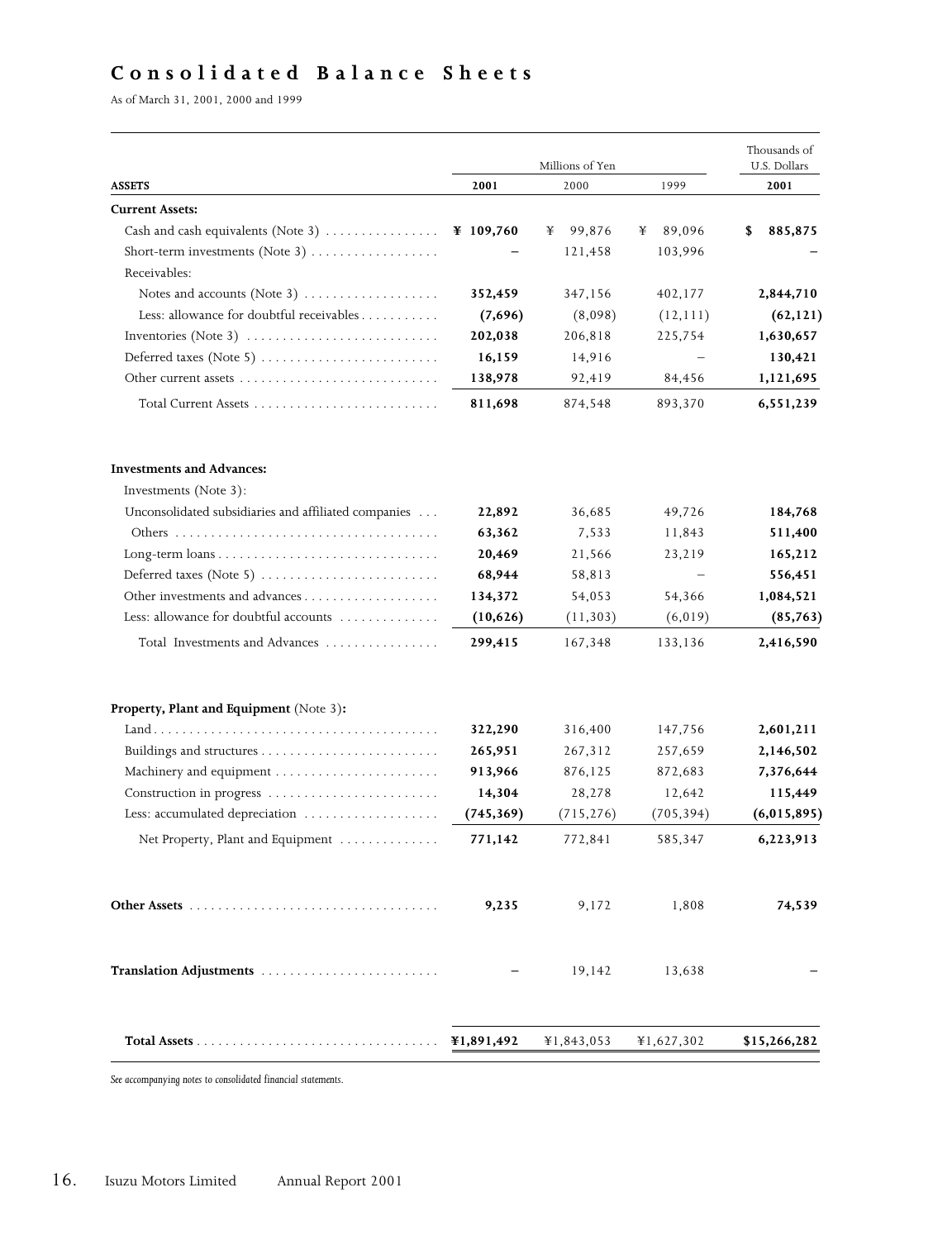|                                                                                                               |            |            | Millions of Yen |              | Thousands of<br>U.S. Dollars |
|---------------------------------------------------------------------------------------------------------------|------------|------------|-----------------|--------------|------------------------------|
| LIABILITIES AND SHAREHOLDERS' EQUITY                                                                          | 2001       |            | 2000            | 1999         | 2001                         |
| <b>Current Liabilities:</b>                                                                                   |            |            |                 |              |                              |
|                                                                                                               | ¥ 572,085  |            | ¥ 493,745       | 501,147<br>¥ | \$4,617,318                  |
|                                                                                                               |            | 31,739     | 30,000          |              | 256,166                      |
|                                                                                                               |            | 50,000     | 15,000          | 5,600        | 403,551                      |
| Notes and accounts payable                                                                                    |            | 302,544    | 320,515         | 269,827      | 2,441,840                    |
|                                                                                                               |            | 86,697     | 77,493          | 76,190       | 699,735                      |
| Accrued income taxes (Note 5)                                                                                 |            | 3,694      | 1,292           | 1,166        | 29,817                       |
|                                                                                                               |            | 37,718     | 28,905          | 29,051       | 304,430                      |
| Deferred tax liabilities-current portion (Note 5)                                                             |            | 44         | 69              |              | 355                          |
|                                                                                                               |            | 93,356     | 45,844          | 59,785       | 753,482                      |
| Total Current Liabilities                                                                                     | 1,177,880  |            | 1,012,867       | 942,768      | 9,506,698                    |
|                                                                                                               |            | 414,384    | 444,543         | 458,958      | 3,344,505                    |
| Accrued Retirement and Severance Benefits (Note 4)                                                            |            | 105,385    | 115,547         | 22,296       | 850,569                      |
| <b>Deferred Tax Liabilities</b> (Note 5) $\ldots$                                                             |            | 13,889     | 6,592           |              | 112,106                      |
| Deferred Tax Liabilities Related to Land Revaluation                                                          |            |            |                 |              |                              |
|                                                                                                               |            | 68,116     | 68,024          |              | 549,772                      |
|                                                                                                               |            | 13,171     | 17,534          | 18,927       | 106,304                      |
|                                                                                                               |            | 4,555      | 8,605           | 6,579        | 36,769                       |
| <b>Contingent Liabilities</b> (Note 9)                                                                        |            |            |                 |              |                              |
| Shareholders' Equity:                                                                                         |            |            |                 |              |                              |
| Common stock, par value ¥50 (Note 6)<br>Authorized: 3,000,000,000 shares<br>Issued 2001: 1,277,453,911 shares |            |            |                 |              |                              |
| 2000 and 1999: 1,263,246,218 shares                                                                           |            | 90,329     | 89,619          | 89,619       | 729,054                      |
|                                                                                                               |            | 101,741    | 99,212          | 99,212       | 821,157                      |
| Variance of land revaluation (Note 7)                                                                         |            | 104,932    | 102,292         |              | 846,912                      |
|                                                                                                               |            | (188, 891) | (121, 785)      | (11, 058)    | (1,524,547)                  |
| Foreign currency translation adjustments                                                                      |            | (13, 239)  |                 |              | (106, 854)                   |
|                                                                                                               |            | (764)      | (0)             | (2)          | (6, 167)                     |
| Total Shareholders' Equity                                                                                    |            | 94,108     | 169,338         | 177,771      | 759,555                      |
| Total Liabilities and Shareholders' Equity                                                                    | ¥1,891,492 |            | ¥1,843,053      | ¥1,627,302   | \$15,266,282                 |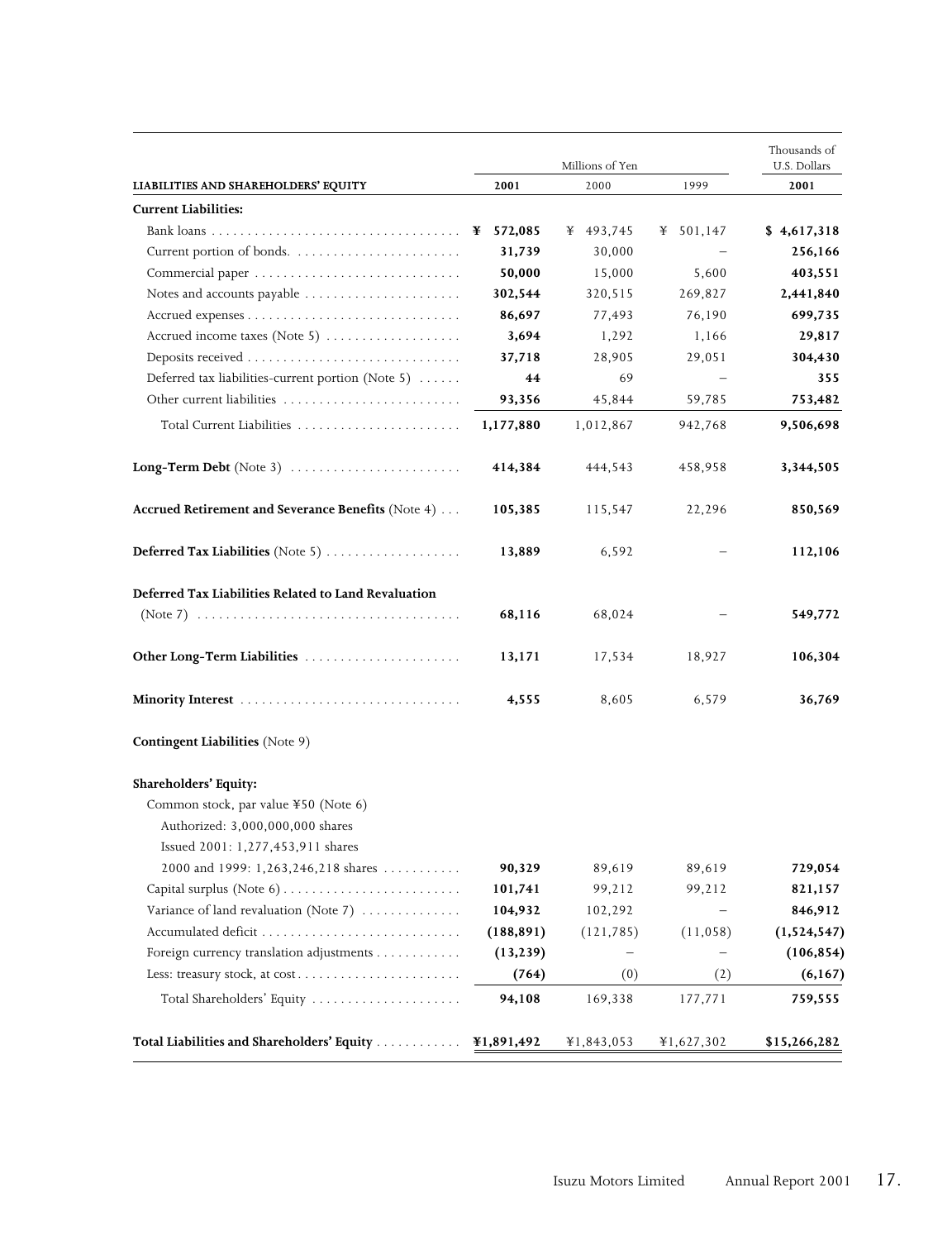## **Consolidated Statements of Operations**

For the years ended March 31, 2001, 2000 and 1999

|                                                                                               |                      | Millions of Yen |            | Thousands of<br>U.S. Dollars |
|-----------------------------------------------------------------------------------------------|----------------------|-----------------|------------|------------------------------|
|                                                                                               | 2001                 | 2000            | 1999       | 2001                         |
|                                                                                               | ¥1,569,199           | ¥1,506,642      | ¥1,619,101 | \$12,665,050                 |
| $Cost of Sales \dots \dots \dots \dots \dots \dots \dots \dots \dots \dots \dots \dots \dots$ | 1,343,166            | 1,297,291       | 1,321,173  | 10,840,733                   |
| Gross Profit                                                                                  | 226,032              | 209,350         | 297,928    | 1,824,317                    |
| Selling, General and Administrative Expenses                                                  |                      |                 |            |                              |
|                                                                                               | 253,349              | 260,147         | 288,747    | 2,044,787                    |
| Operating Income (Loss)                                                                       | (27, 316)            | (50, 797)       | 9,180      | (220, 470)                   |
| Other Income (Expenses):                                                                      |                      |                 |            |                              |
|                                                                                               | 5,318                | 4,902           | 4,934      | 42,928                       |
| Gain on sales of marketable securities                                                        |                      | 4,371           | 5,325      |                              |
|                                                                                               | (23,522)             | (21, 924)       | (21, 075)  | (189, 849)                   |
| Amortization of consolidation difference                                                      |                      |                 | 49         |                              |
| Equity in earnings of unconsolidated subsidiaries                                             |                      |                 |            |                              |
| and affiliates                                                                                | (1, 149)             | (900)           | (608)      | (9, 275)                     |
|                                                                                               | (766)                | (3,699)         | (3, 591)   | (6, 189)                     |
| Income (Loss) before special items                                                            | (47, 435)            | (68, 047)       | (5,784)    | (382, 855)                   |
| <b>Special Items:</b>                                                                         |                      |                 |            |                              |
| Gain on sales or disposal of property, plant                                                  |                      |                 |            |                              |
| and equipment, net $\dots\dots\dots\dots\dots\dots\dots\dots\dots\dots\dots$                  | 5,306                | 27,097          | 38,651     | 42,826                       |
| Gain on sales of investments                                                                  | 1,017                | 1,192           | 8,343      | 8,211                        |
| Loss on revaluation of investments                                                            | (17,006)             | (7, 333)        | (6, 559)   | (137, 263)                   |
| Retirement reserve provision of past years                                                    |                      | (93, 526)       |            |                              |
|                                                                                               | (15, 181)            | (10, 320)       | (18, 538)  | (122, 531)                   |
| Income (Loss) before income taxes $\dots\dots\dots\dots\dots$                                 | (73, 300)            | (150, 937)      | 16,111     | (591, 612)                   |
| <b>Income Taxes</b> (Note 5):                                                                 |                      |                 |            |                              |
|                                                                                               | 4,149                | 1,876           | 3,393      | 33,494                       |
|                                                                                               | (5, 197)             | (47,640)        | 6,485      | (41, 947)                    |
| Minority Interests in Income of                                                               |                      |                 |            |                              |
| Consolidated Subsidiaries                                                                     | 5,466                | 987             | 3          | 44,117                       |
|                                                                                               | (66, 787)<br>¥       | ¥ $(104, 186)$  | ¥<br>6,235 | \$<br>(539, 041)             |
|                                                                                               |                      | Yen             |            | U.S. Dollars                 |
| Net Income (Loss) per Share $\dots \dots \dots \dots \dots \dots \dots$                       | $\frac{1}{2}(52.76)$ | $*(82.48)$      | ¥5.94      | \$(0.43)                     |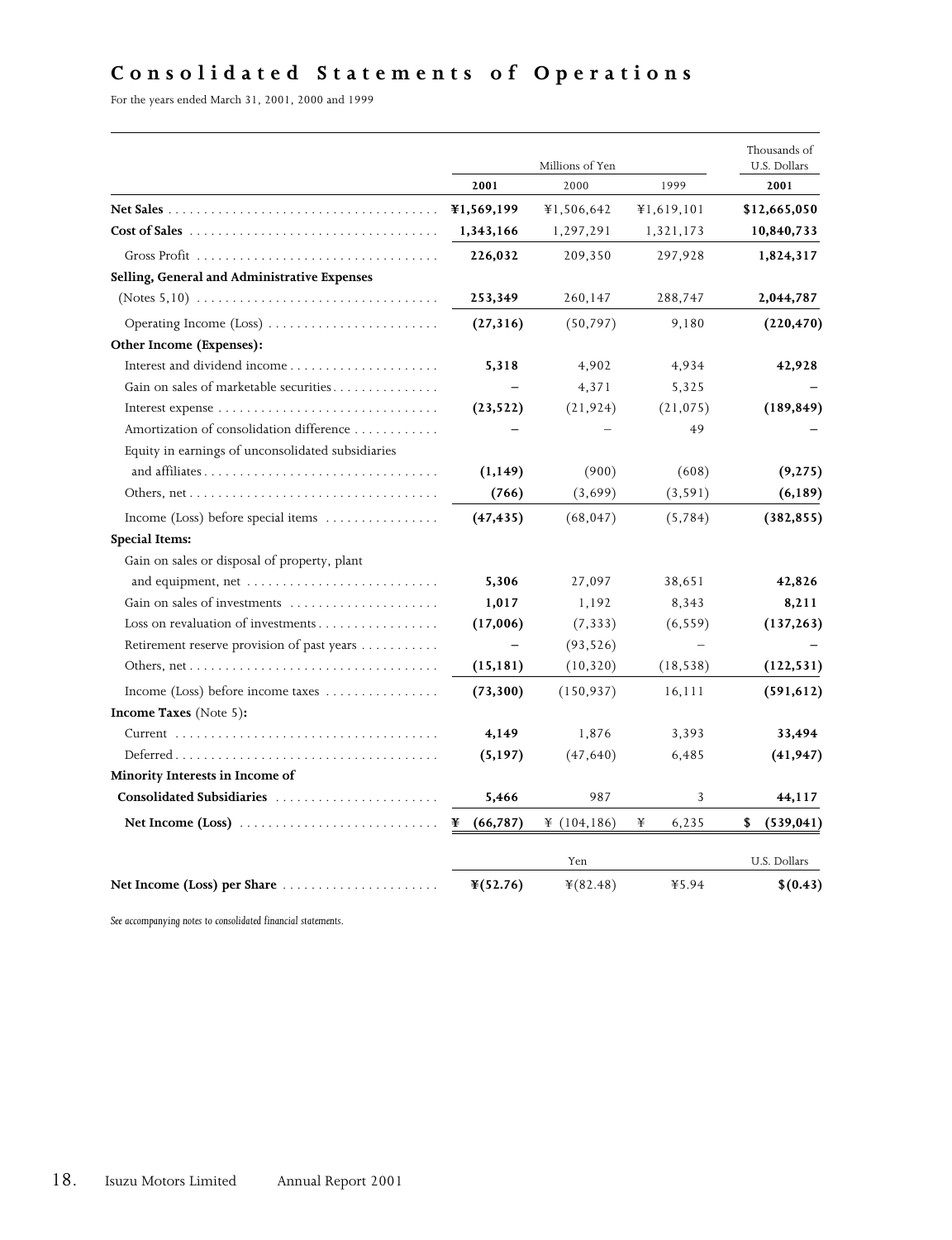## **Consolidated Statements of Shareholders ' Equity**

For the years ended March 31, 2001, 2000, 1999 and 1998

|                                                                             |               | Millions of Yen |                               |                        | Thousands of<br>U.S. Dollars |
|-----------------------------------------------------------------------------|---------------|-----------------|-------------------------------|------------------------|------------------------------|
|                                                                             | 2001          | 2000            | 1999                          | 1998                   | 2001                         |
| <b>Common Stock:</b>                                                        |               |                 |                               |                        |                              |
| Balance at beginning of the year<br>Add:                                    | 89,619<br>¥   | 89,619<br>¥     | ¥ 63,346                      | ¥ 63,346               | 729,054<br>\$                |
|                                                                             | 710           |                 | 26,272                        |                        |                              |
| Balance at end of the year                                                  | ¥ 90,329      | ¥ 89,619        | ¥ 89,619                      | ¥ $63,346$             | 729,054<br>\$                |
| <b>Capital Surplus:</b>                                                     |               |                 |                               |                        |                              |
| Balance at beginning of the year<br>Add:                                    | ¥ 99,212      | ¥ 99,212        | ¥ 72,939                      | ¥ 72,939               | 800,745<br>\$                |
| Capital increase                                                            | 2,528         |                 | 26,272                        |                        | 20,411                       |
| Balance at end of the year                                                  | ¥ 101,741     | 99,212<br>¥     | ¥ 99,212                      | ¥ 72,939               | \$<br>821,157                |
| <b>Legal Reserve:</b>                                                       |               |                 |                               |                        |                              |
| Balance at beginning of the year<br>Add:                                    | ¥             | ¥               | 9,207<br>¥                    | 8,680<br>¥             | \$                           |
| Transfer from retained earnings<br>Deduct:                                  |               |                 |                               | 526                    |                              |
| Transfer to retained earnings                                               |               |                 | (9, 207)                      |                        |                              |
| Balance at end of the year                                                  | ¥             | ¥               | ¥<br>$\qquad \qquad -$        | ¥<br>9,207             | \$                           |
| Variance of Land Revaluation:                                               |               |                 |                               |                        |                              |
| Balance at beginning of the year<br>Add:                                    | ¥ 102,292     | ¥               | ¥                             | ¥                      | 825,608<br>35                |
|                                                                             | 2,501         | 102,292         |                               |                        | 20,189                       |
| Reversal of land revaluation                                                | 138           |                 |                               |                        | 1,114                        |
|                                                                             | ¥ $104,932$   | ¥ 102,292       | ¥<br>$\overline{\phantom{0}}$ | ¥<br>$\qquad \qquad -$ | 846,912<br>\$                |
| <b>Accumulated Deficit:</b>                                                 |               |                 |                               |                        |                              |
| Balance at beginning of the year $\mathbb{1}(121,785)$ \le (11,058)<br>Add: |               |                 | ¥(23,277)                     | ¥(28,498)              | \$<br>(982, 935)             |
| Net income                                                                  |               |                 | 6,235                         | 6,039                  |                              |
| Transfer from legal reserve                                                 |               |                 | 9,207                         |                        |                              |
|                                                                             | 577           | 2,555           | 1,304                         | 5,460                  | 4,667                        |
| Deduct:                                                                     |               |                 |                               |                        |                              |
| Net $\cos \ldots \ldots \ldots \ldots \ldots \ldots \ldots \ldots$          | (66, 787)     | (104, 186)      |                               |                        | (539, 041)                   |
|                                                                             |               |                 | (2, 576)                      | (5, 153)               |                              |
| Transfer to legal reserve                                                   |               |                 |                               | (526)                  |                              |
|                                                                             | (896)         | (9,096)         | (1, 951)                      | (600)                  | (7, 237)                     |
| Balance at end of the year                                                  | $*(188, 891)$ | ¥(121,785)      | $\text{\yen}(11,058)$         | $*(23, 277)$           | \$(1,524,547)                |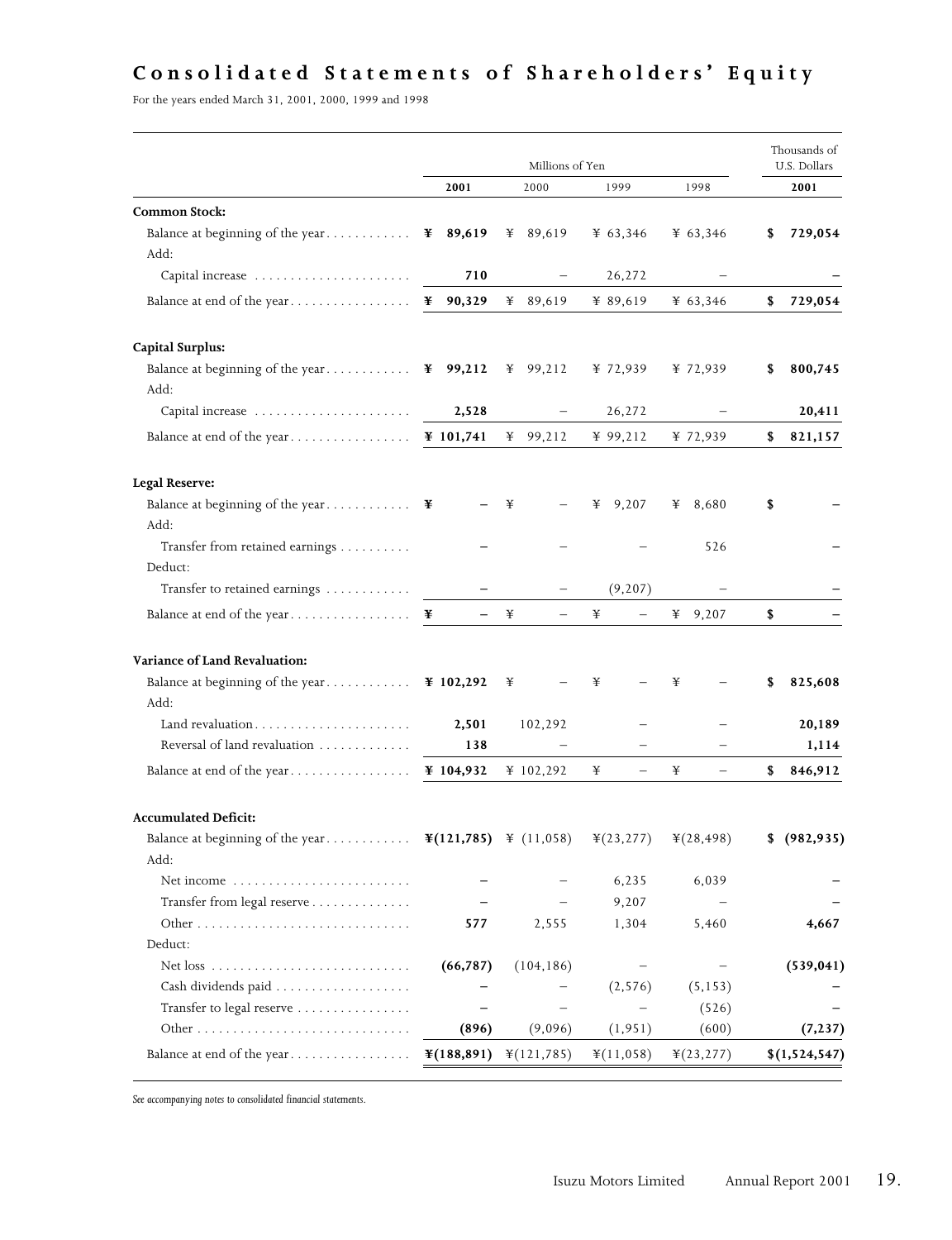## **Consolidated Statements of Cash Flows**

For the years ended March 31, 2001, 2000 and 1999

|                                                                                                                                            | Millions of Yen      |                      |             | Thousands of<br>U.S. Dollars |  |
|--------------------------------------------------------------------------------------------------------------------------------------------|----------------------|----------------------|-------------|------------------------------|--|
|                                                                                                                                            | 2001                 | 2000                 | 1999        | 2001                         |  |
| <b>Cash Flows from Operating Activities</b>                                                                                                |                      |                      |             |                              |  |
|                                                                                                                                            | ¥ $(66,787)$         | ¥(104,186)           | 6,235<br>¥  | (539, 041)<br>\$             |  |
| Adjustments to reconcile net income (loss) to                                                                                              |                      |                      |             |                              |  |
| net cash provided by (used in) operating activities                                                                                        |                      |                      |             |                              |  |
| Depreciation and amortization                                                                                                              | 104,748              | 93,444               | 95,841      | 845,428                      |  |
| Equity in earnings of affiliated companies,                                                                                                |                      |                      |             |                              |  |
|                                                                                                                                            | 1,149                | 900                  | 608         | 9,274                        |  |
| Gain on sales or disposal of property, plant and                                                                                           |                      |                      |             |                              |  |
| equipment, net                                                                                                                             | (2,360)              | (27,097)             | (38, 651)   | (19, 054)                    |  |
| Provision for doubtful accounts, net                                                                                                       | 468                  | (2,754)              | 1,598       | 3,779                        |  |
| Loss (Gain) on revaluation of investments, $net \ldots \ldots$                                                                             | 14,460               | 4,053                | 4,856       | 116,710                      |  |
| Gain on sales of investments                                                                                                               | (973)                | (5, 497)             | (10, 478)   | (7, 858)                     |  |
|                                                                                                                                            | (26, 459)            | 39,142               | (2,618)     | (196, 310)                   |  |
| Changes in operating assets and liabilities net of effects                                                                                 |                      |                      |             |                              |  |
| from the addition of consolidated companies:                                                                                               |                      |                      |             |                              |  |
| Decrease (Increase) in receivables                                                                                                         | (13,902)             | 28,429               | 36,656      | (112, 204)                   |  |
| Decrease (Increase) in inventories                                                                                                         | 18,200               | 12,322               | 21,477      | 146,897                      |  |
| Decrease (Increase) in other current assets                                                                                                | (12, 102)            | (8, 739)             | (10,627)    | (97, 678)                    |  |
| Increase (Decrease) in notes and accounts payable                                                                                          | (34, 823)            | 53,496               | (87, 734)   | (281,063)                    |  |
| Increase (Decrease) in accrued expenses and taxes                                                                                          | 9,935                | (2, 299)             | (6, 287)    | 80,186                       |  |
| Increase (Decrease) in deposits received                                                                                                   | 7,395                | (1, 419)             | (6, 351)    | 59,691                       |  |
| Increase (Decrease) in other liabilities                                                                                                   | 32,048               | (14, 851)            | (8, 751)    | 241,412                      |  |
| Net Cash Provided by Operating Activities                                                                                                  | 30,995               | 64,942               | (4, 227)    | 250,170                      |  |
| <b>Cash Flows from Investing Activities</b>                                                                                                |                      |                      |             |                              |  |
| Proceeds from sales of investments                                                                                                         | 3,788                | 16,817               | 31,705      | 30,578                       |  |
| Payments for purchase of securities                                                                                                        | (1,955)              | (21, 656)            | (33,083)    | (15,780)                     |  |
| Payments for property, plant and equipment                                                                                                 | (99, 286)            | (110, 610)           | (109, 282)  | (801, 344)                   |  |
| Proceeds from sales of property, plant and equipment                                                                                       | 17,831               | 58,810               | 65,500      | 143,915                      |  |
|                                                                                                                                            | (28, 163)            | 7,867                | (9, 855)    | (227, 309)                   |  |
| Net Cash Used in Investing Activities                                                                                                      | (107, 785)           | (48, 771)            | (55, 015)   | (869, 940)                   |  |
|                                                                                                                                            |                      |                      |             |                              |  |
| <b>Cash Flows from Financing Activities</b>                                                                                                |                      |                      |             |                              |  |
|                                                                                                                                            | 121,110              | 226,352              | 151,439     | 977,482                      |  |
|                                                                                                                                            | (149, 157)           | (229, 058)           | (110, 906)  | (1, 203, 853)                |  |
| Proceeds from issuance of common stock                                                                                                     |                      |                      | 52,545      |                              |  |
| Increase in short-term debt                                                                                                                | 71,002               | 7,305                | (84, 498)   | 573,060                      |  |
|                                                                                                                                            |                      |                      | (2, 585)    | 79,358                       |  |
| Others.                                                                                                                                    | 9,832                |                      |             |                              |  |
| Net Cash Provided by Financing Activities<br>Effect of Exchange Rate Changes on Cash and                                                   | 52,788               | 4,600                | 5,994       | 426,047                      |  |
|                                                                                                                                            | 2,489                | (3,948)              | (2,327)     | 20,094                       |  |
| Increase in Cash and Cash Equivalent from the Addition                                                                                     |                      |                      |             |                              |  |
| of Consolidated Companies                                                                                                                  | 1,291                | 8,934                | 3,658       | 10,421                       |  |
| Net Increase (Decrease) in Cash and Cash Equivalents                                                                                       | (20, 221)            | 25,757               | (51, 918)   | (163, 206)                   |  |
| Cash and Cash Equivalents at Beginning of the Year                                                                                         | 157,584              | 131,827              | 183,745     | 1,271,869                    |  |
| Cash and Cash Equivalents at End of the Year                                                                                               | $\text{\#}$ 137,363  | ¥ 157,584            | ¥ 131,827   | \$1,108,662                  |  |
|                                                                                                                                            |                      |                      |             |                              |  |
| <b>Supplemental Cash Flow Information</b>                                                                                                  |                      |                      |             |                              |  |
| Cash payments during the year for:<br>$Interest \dots \dots \dots \dots \dots \dots \dots \dots \dots \dots \dots \dots \dots \dots \dots$ |                      |                      | 19,411<br>¥ |                              |  |
|                                                                                                                                            | 23,555<br>¥<br>2,025 | 22,414<br>¥<br>1,607 | 10,983      | 190,115<br>\$<br>16,347      |  |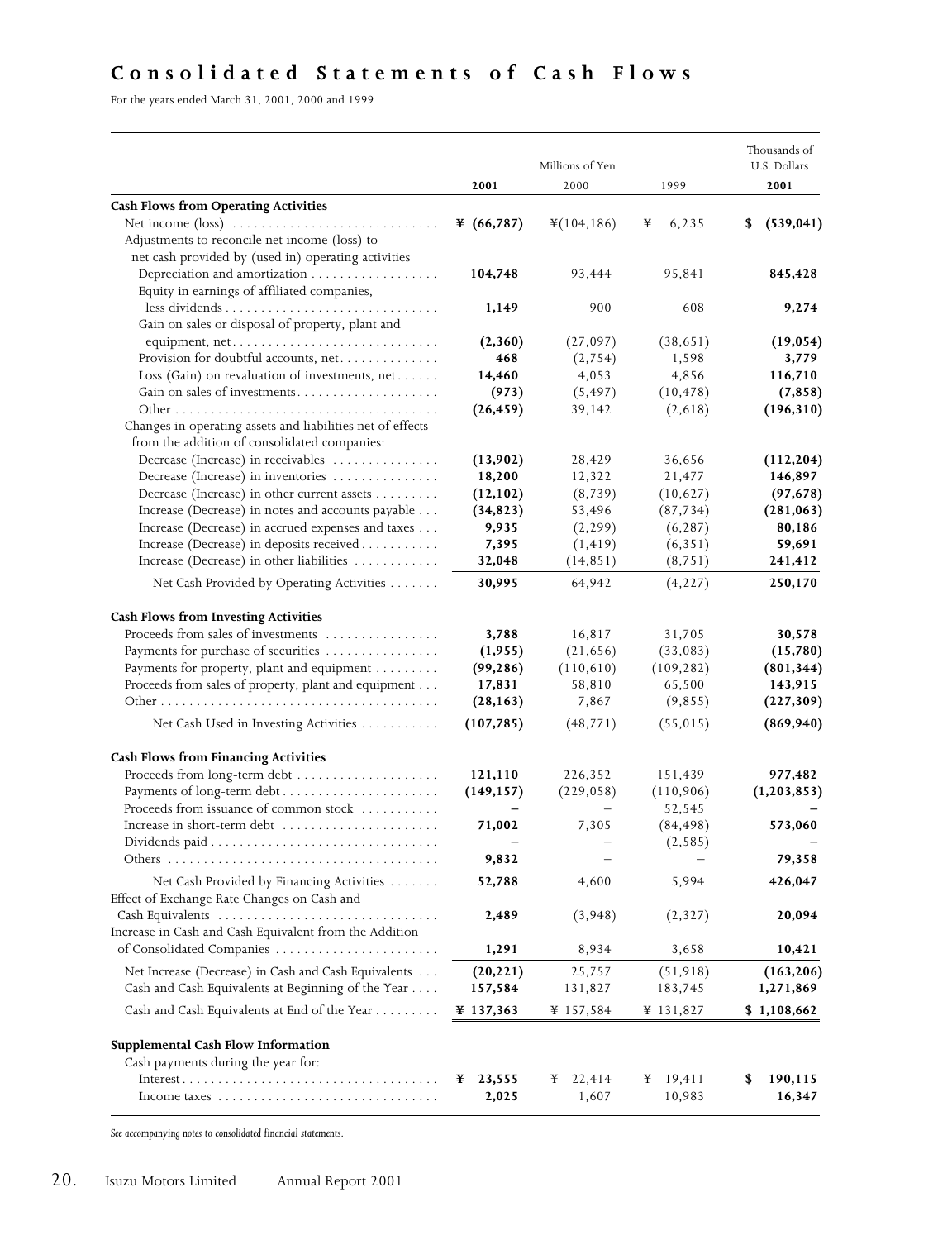#### **1. Basis of Presenting the Financial Statements**

The accompanying consolidated financial statements of Isuzu Motors Limited ("the Company") and its consolidated subsidiaries have been prepared from the consolidated financial statements filed with the Minister of Finance as required by the Securities and Exchange Law of Japan, in accordance with accounting principles and practices generally accepted in Japan, which may differ in some material respects from accounting principles and practices generally accepted in countries and jurisdictions other than Japan.

In addition, the notes to the consolidated financial statements include information which is not required under accounting principles generally accepted in Japan but is presented herein as additional information.

In order to facilitate the understanding of readers outside Japan, certain reclassifications have been made to the consolidated financial statements prepared for domestic purposes and relevant notes and statements of stockholders' equity and statements of cash flows have been added.

The yen amounts are rounded down in millions. Therefore, total or subtotal amounts do not correspond with the aggregation of such account balances.

U.S. dollar amounts have been translated from Japanese yen for convenience only at the rate of ¥123.90=US\$1, the approximate exchange rate prevailing on the Tokyo Foreign Exchange Market on March 31, 2001. The translations should not be construed as a representation that Japanese yen have been or could be converted into U.S. dollars at that rate. The U.S. dollar amounts are then rounded down in thousands.

Certain reclassifications have been made in the 2000 and 1999 financial statements to conform to the presentation for 2001.

#### **2. Summary of Significant Accounting Policies**

#### **a) Consolidation**

The consolidated financial statements include the accounts of the Company and significant subsidiaries. All significant inter-company balances and transactions have been eliminated in consolidation.

Investments in the main unconsolidated subsidiary and significant affiliated companies (15% to 50% owned) are accounted for by the equity method.

The differences at the time of acquisition between the cost and underlying net equity of investments in consolidated subsidiaries and in unconsolidated subsidiaries and affiliated companies accounted for under the equity method are, as a rule, amortized over periods of no more than twenty years after appropriate adjustments.

#### **b) Foreign Currency Translation**

The financial statements of consolidated foreign subsidiaries are translated into yen in accordance with the Financial Accounting Standard on Foreign Currency Translation in Japan until the fiscal year 2000.

The Company has adopted the revised Financial Accounting Standard for Foreign Currency Translation in Japan effective from April 1, 2000. The effect of the adoption of the revised standard on the consolidated financial statements is immaterial for the year ended March 31, 2001.

Based on the change in accounting principle, foreign currency translation adjustments which were recorded in "Assets" in the prior fiscal year, are recorded in "Equity" or "Minority Interest" at March 31, 2001.

#### **c) Securities**

Marketable securities, investments in securities and investments in unconsolidated subsidiaries and affiliates are principally valued at cost using the moving average method.

The Company has adopted the new Financial Accounting Standard for Financial Instruments in Japan effective from April 1, 2000. The new accounting standard for financial instruments requires that securities be classified into three categories: trading, held-to-maturity or other securities. Unrealized holding gain or loss on other securities, net of the applicable income taxes, will be charged to shareholders' equity from fiscal year 2002.

The net unrealized gains on other securities were summarized as follows:

|                      | Millions of<br>Yen | Thousands of<br>U.S. Dollars |
|----------------------|--------------------|------------------------------|
| Balance Sheet        | ¥54.772            | \$442.070                    |
| Market value         | 52.943             | 427,309                      |
| Net unrealized gains | (1, 114)           | (8,993)                      |
| Deferred taxes       | 731                | 5,904                        |
| Minority interest    | (16)               | (136)                        |

The effect of the adoption of the new standard on the consolidated statements of operations was to increase special items and loss before income taxes by ¥11,835 million (\$95,524 thousand) for the year ended March 31, 2001.

#### **d) Inventories**

Inventories of the Company are valued at cost using the periodic average method. Inventories of consolidated subsidiaries are principally valued at cost using the specific identification method.

#### **e) Property, Plant and Equipment**

Property, plant and equipment are stated at cost. Depreciation of property, plant and equipment is principally computed by the straight-line method over the applicable useful lives.

The Company and some of its consolidated subsidiaries have changed and shortened the estimated useful lives of all the buildings due to the revision of the tax regulation in Japan since the fiscal year 1999.

The Company also changed and shortened the estimated useful lives and its scrap value of some property, plant and equipment based upon an available time since the fiscal year 2001.

The effect of this change for the fiscal year 2001 was to increase the depreciation recorded in "Special Items" by ¥5,925 million (\$47,888 thousand) and increase loss before income taxes for the fiscal year 2001 by ¥5,925 million (\$47,888 thousand).

#### **f) Software Costs**

Software used by the Company and its consolidated subsidiaries is depreciated using the straight-line method, based on the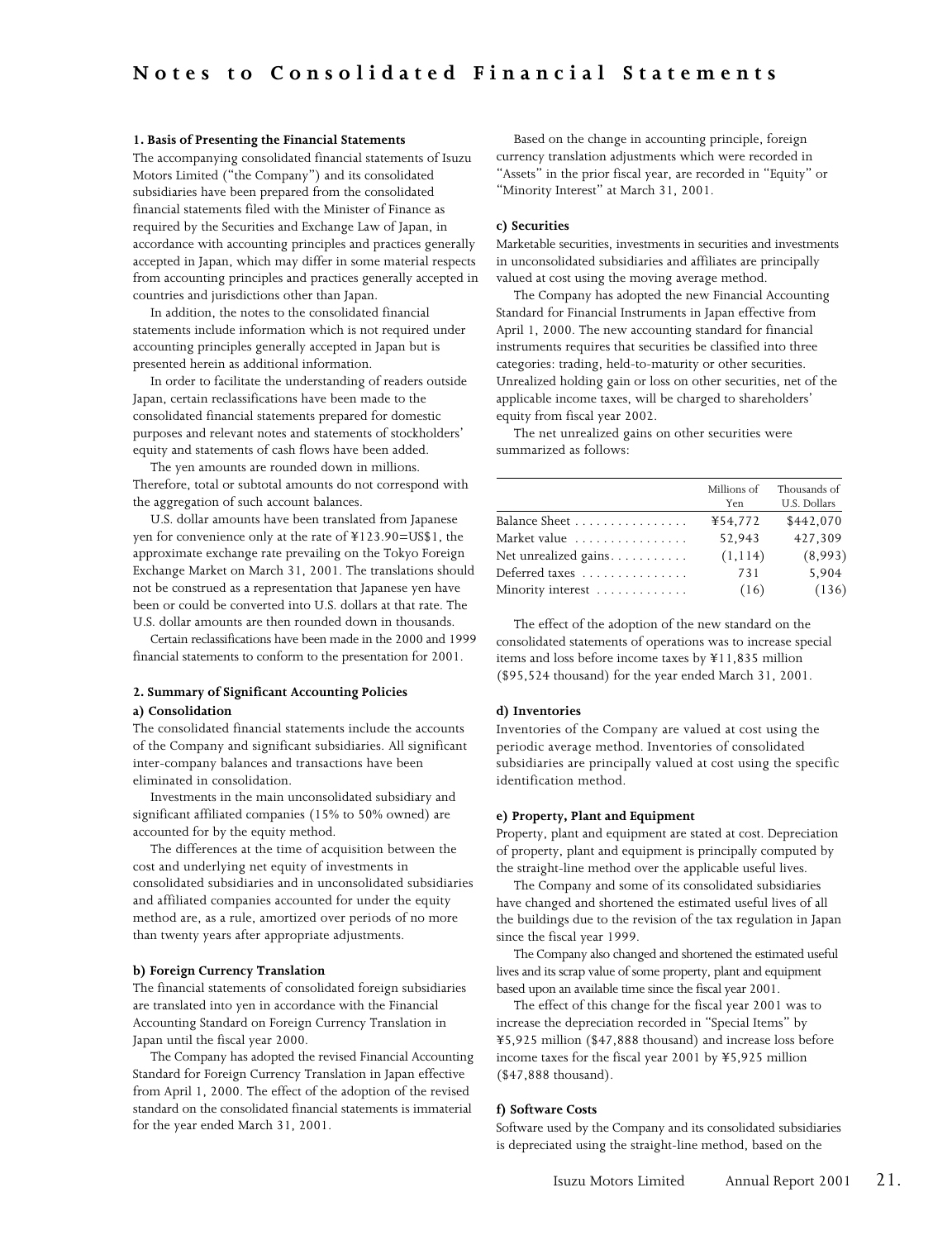useful life as determined by the Company and its consolidated subsidiaries (generally 5 years). With respect to software used by the Company and its consolidated subsidiaries which has been booked as "Other Assets", the accounting treatment remains unchanged; "Practical Guidance for Accounting for Research and Development Costs, etc". (The Accounting Committee Report No. 12 of the Japanese Institute of Certified Public Accountants, March 31,1999).

#### **g) Leases**

Finance lease transactions, except for those which meet the conditions that the ownership of the leased assets is substantially transferred to the lessee, are accounted for on a basis similar to ordinary lease transactions.

#### **h) Employees' Retirement Benefits**

Employees' retirement benefits covering all employees are provided through an unfunded lump-sum benefit plan and a funded pension plan. Under the plans, eligible employees are entitled, under most circumstances, to severance payments based on compensation at the time of severance and years of service. Liabilities for employees' retirement benefits under the lumpsum benefit plan are provided to 40% of the liabilities periodically accrued on a voluntary retirement basis at the balance sheet date until the year ended March 31, 1999.

From the fiscal year 2000, the Company and its consolidated subsidiaries have changed an accounting method such that liabilities for employees' retirement benefits are determined based on the discounted present value of the benefit obligations, less the fair value of the plan assets, calculated by the projected benefit cost method.

The Company has adopted the new Financial Accounting Standard for retirement benefits in Japan effective from April 1, 2000. In accordance with this standard, accrued employees' retirement benefits at March 31, 2001 have been provided mainly at an amount calculated based on the retirement benefit obligation and the fair value of the pension plan assets as of March 31, 2001 as adjusted for unrecognized actuarial gain or loss. The cumulative effect of this accounting change is recorded in the consolidated statements of operations.

The effect of the adoption of the new standard for retirement benefits was to increase operating loss by ¥7,329 million (\$59,152 thousand) and loss before income taxes by ¥13,763 million (\$111,086 thousand) for the year ended March 31, 2001.

#### **i) Income Taxes**

Income taxes are accounted for on an accrual basis. Deferred income taxes are recognized only for timing differences resulting from the elimination of unrealized inter-company profits and adjustments of allowance for doubtful receivables until the fiscal year 1999.

From the fiscal year ended 2000, according to the amendment of regulations relating to the presentation of financial statements, tax effect accounting is adopted to prepare financial statements from the term under review.

#### **j) Net Income (loss) per Share**

Net income (loss) per share is based on the weighted average number of shares outstanding during each year.

#### **k) Appropriation of Retained Earnings**

Appropriations of retained earnings are recorded in the financial year in which the appropriation is approved by the Board of Directors or shareholders.

#### **l) Cash and Cash Equivalents**

The Company considers any highly liquid debt instruments to be cash equivalents.

Cash deposits in banks and other short-term securities with original maturities of three month or less at the time of purchase are included in cash and cash equivalents described in the cash flows statements since the fiscal year 1999 due to the revision of the Securities and Exchange Law of Japan as required by the Minister of Finance.

The Company and its consolidated subsidiaries have adopted the new Financial Accounting Standards for cash flows in Japan effective from April 1, 1999.

Reconciliations of cash and time deposits and marketable securities between the consolidated balance sheet and the statement of cash flows as of March 31, 2001 are as follows:

|                                  | Millions of | Thousands of  |
|----------------------------------|-------------|---------------|
|                                  | Yen         | U.S. Dollars  |
| Cash and time deposits on the    |             |               |
| consolidated balance sheet       | ¥109,760    | 885,875<br>\$ |
| Short-term loan in the           |             |               |
| consolidated balance sheet       | 35,991      | 290,489       |
| Cash deposits in banks and other |             |               |
| short-term securities with       |             |               |
| original maturities over three   |             |               |
| month at the time of purchase    | (8,388)     | (67, 702)     |
| Cash and cash equivalents in the |             |               |
| statement of cash flows          | ¥137.363    | \$1.108.662   |

#### **m) Accounting Change**

- 1) The Company sold certain raw materials to outside processors (vendors) for the purpose of repurchasing the processed materials and the relative sales are recorded as "Net sales" until the fiscal year 1999. However, The Company changed its accounting method for raw material sales to outside processors (vendors) and the relative amount resulting from such transactions are recognized as "Other current assets" since the fiscal year 2000.
- 2) The Company changed its accounting method of calculating the reserve for product warranty. The calculated reserve for product warranty was provided at 0.5% of net sales of the related products, the maximum amount permitted by Japanese income tax law, until the fiscal year 1999. From the fiscal year 2000, the calculated reserve for product warranty was provided based on the product-by-product warranty costs incurred for the prior years in consideration of the general warranty clause as the Company could calculate the actual product-by-product warranty costs during this period.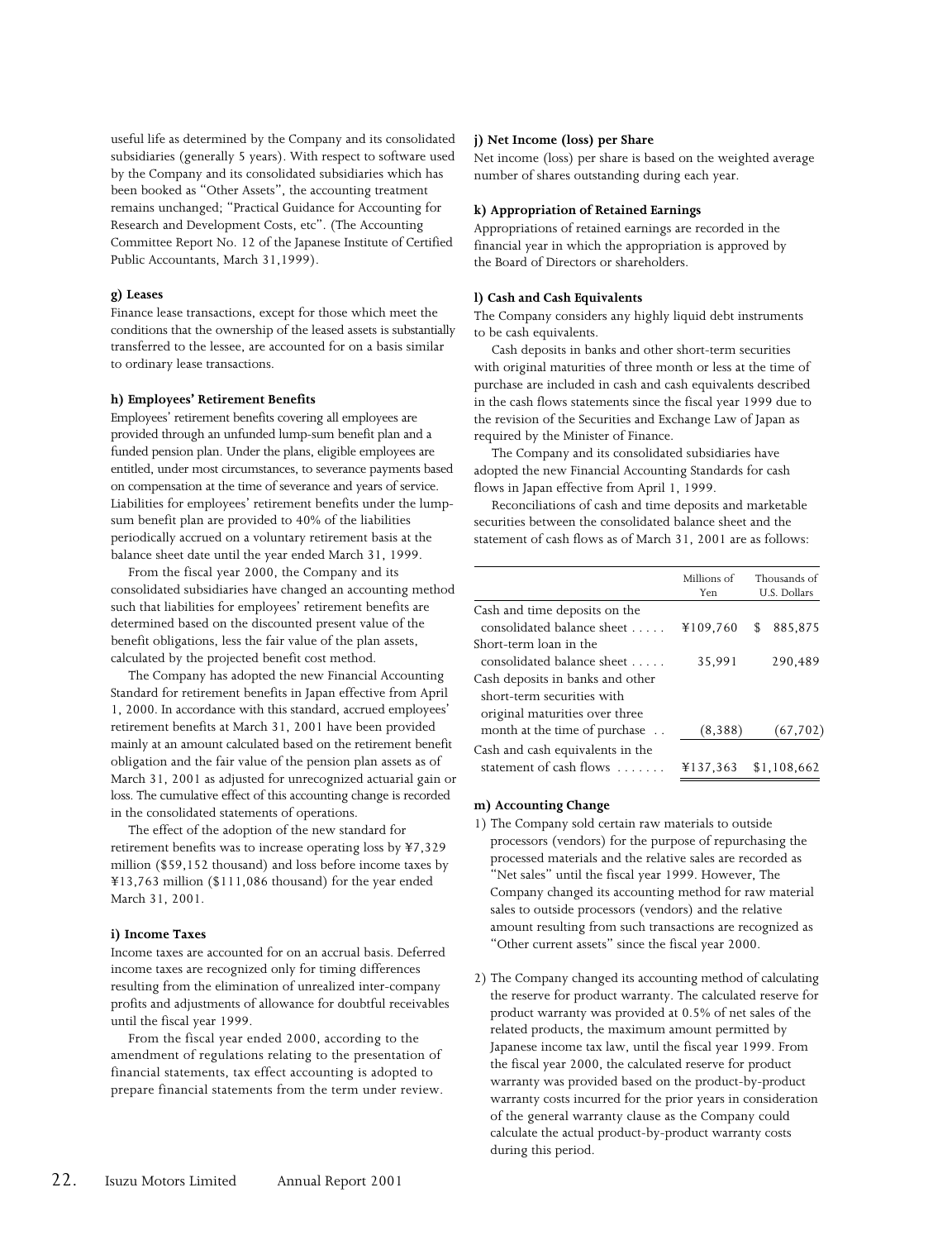3) House rent income and related expenses were recorded in "Other Income (Expenses)" until the fiscal year 2000. However, because of the restructuring of the business to utilize fixed property effectively, the Company changed its method of accounting for house rent such that it was included in "Net sales" or "Cost of sales" from fiscal year 2001.

The effect of this change was to increase net sales by ¥1,355 million (\$10,936 thousand), cost of sales by ¥1,187 million (\$9,587 thousand), and to decrease gross profit by ¥201 million (\$1,622 thousand) for the fiscal year 2001.

#### **n) Additional Information**

In accordance with the provisional rule of the Accounting Committee Report No. 12, "Practical Guidance for Research and Development Costs, etc.", the Company's reclassified some research and development costs from "Cost of Sales" to "Selling, General and Administrative Expenses" in the fiscal year 2000.

The effect of this change was to increase operating loss, income loss and loss before income taxes by ¥438 million for the fiscal year 2000.

#### **3. Long-Term Debt**

Long-term debt at March 31, 2001 was as follows:

|        |                                              | Millions of<br>Yen | Thousands of<br>U.S. Dollars |
|--------|----------------------------------------------|--------------------|------------------------------|
| 1.90%  | convertible bonds due $2001$ $\equiv$        | 21,739             | 175,456<br>\$                |
| 2.35%  | mortgage bonds due 2002                      | 2,000              | 16,142                       |
| 2.50%  | mortgage bonds due 2003                      | 500                | 4,035                        |
| 2.50%  | mortgage bonds due 2003                      | 500                | 4,035                        |
| 3.00%  | mortgage bonds due 2003                      | 500                | 4,035                        |
| 2.50%  | straight bonds due 2001                      | 10,000             | 80,710                       |
| 2.75%  | straight bonds due 2002                      | 10,000             | 80,710                       |
|        | 2.375% straight bonds due 2003               | 10,000             | 80,710                       |
| 2.65%  | straight bonds due 2004                      | 10,000             | 80,710                       |
| 3.00%  | straight bonds due 2003                      | 10,000             | 80,710                       |
| 3.45%  | straight bonds due 2005                      | 10,000             | 80,710                       |
| 2.30%  | straight bonds due 2002                      | 5,000              | 40,355                       |
| 2.43%  | straight bonds due 2002                      | 10,000             | 80,710                       |
| 2.10%  | straight bonds due 2002                      | 5,000              | 40,355                       |
| 2.50%  | straight bonds due 2003                      | 5,000              | 40,355                       |
| 3.00%  | straight bonds due 2004                      | 5,000              | 40,355                       |
| Loans. |                                              | 445,680            | 3,597,099                    |
|        |                                              |                    |                              |
|        | Less: current portion $\dots\dots\dots\dots$ | 146,535            | 1,182,691                    |
|        |                                              | ¥414,384           | \$3,344,505                  |

The annual maturities of long-term debt at March 31, 2001 are as follows:

|            | Millions of<br>Yen | Thousands of<br>U.S. Dollars |
|------------|--------------------|------------------------------|
|            | ¥176.875           | \$1,427,568                  |
|            | 105.746            | 853.481                      |
| 2004       | 73.523             | 593.410                      |
| Thereafter | 58,238             | 470.044                      |

The assets pledged as collateral for certain loans and other liabilities at March 31, 2001 were as follows:

|                               | Millions of<br>Yen. | Thousands of<br>U.S. Dollars |  |
|-------------------------------|---------------------|------------------------------|--|
| Cash and time deposits        | 6,494<br>¥          | 52,413<br>\$.                |  |
| Notes and accounts receivable | 168,266             | 1,358,082                    |  |
| Inventories                   | 25,246              | 203,762                      |  |
| Building and structures       | 90,338              | 729,122                      |  |
| Machinery and equipment       | 85,370              | 689,024                      |  |
| Land                          | 287,736             | 2,322,326                    |  |
|                               | 21,432              | 172,983                      |  |
|                               | 7,118               | 57,453                       |  |

#### **4. Retirement Benefit Obligations and Pension Plan (1) Retirement benefit obligations as of March 31, 2001.**

|                                  | Millions of         | Thousands of                |  |
|----------------------------------|---------------------|-----------------------------|--|
|                                  | Yen                 | U.S. Dollars                |  |
| Projected benefit obligations at |                     |                             |  |
| end of the year                  |                     | $*(196,777)$ $*(1,588,196)$ |  |
| Fair value of plan assets        | 69,243              | 558,867                     |  |
| Accrued retirement and severance |                     |                             |  |
| benefits on balance sheets       | 105,385             | 850,569                     |  |
| $Net.$                           | $(22, 148)$ \$<br>¥ | (178, 759)                  |  |
| Unrecognized actuarial net loss  | (22, 722)           | 183,394                     |  |
| Unrecognized prior service cost  | 574                 | 4,635                       |  |
| Total                            | $(22, 148)$ \$<br>¥ | (178, 759)                  |  |

#### **(2) Retirement benefit cost for the year ended March 31, 2001.**

|                                  | Millions of<br>Yen | Thousands of<br>U.S. Dollars |
|----------------------------------|--------------------|------------------------------|
| Service cost                     | ¥ 12,868           | \$123,864                    |
| Interest cost on projected       |                    |                              |
| benefit obligation               | 5,774              | 46,604                       |
| Expected return on plan assets   | (3,045)            | (24, 577)                    |
| Amortization of unrecognized net |                    |                              |
| obligation arising from          |                    |                              |
| accounting changes               | (13, 763)          | 111,086                      |
| Net periodic pension cost        | ¥ $1,834$          | 14,804                       |

#### **(3) Actuarial assumptions used to determine costs and obligations for retirement.**

|                                                                           | 200 L    |
|---------------------------------------------------------------------------|----------|
|                                                                           |          |
| Expected rate of return on plan assets $\ldots \ldots \ldots 1.7 - 5.5\%$ |          |
| Recognition period of prior service cost                                  | 1 year   |
| Amortization period of actuarial net loss (gain)                          | 10 years |
| Amortization period of net obligation arising                             |          |
| from accounting changes                                                   | 1 year   |

#### **5. Income Taxes**

Accrued income taxes in the balance sheets include corporation taxes, inhabitants taxes and enterprise taxes.

2001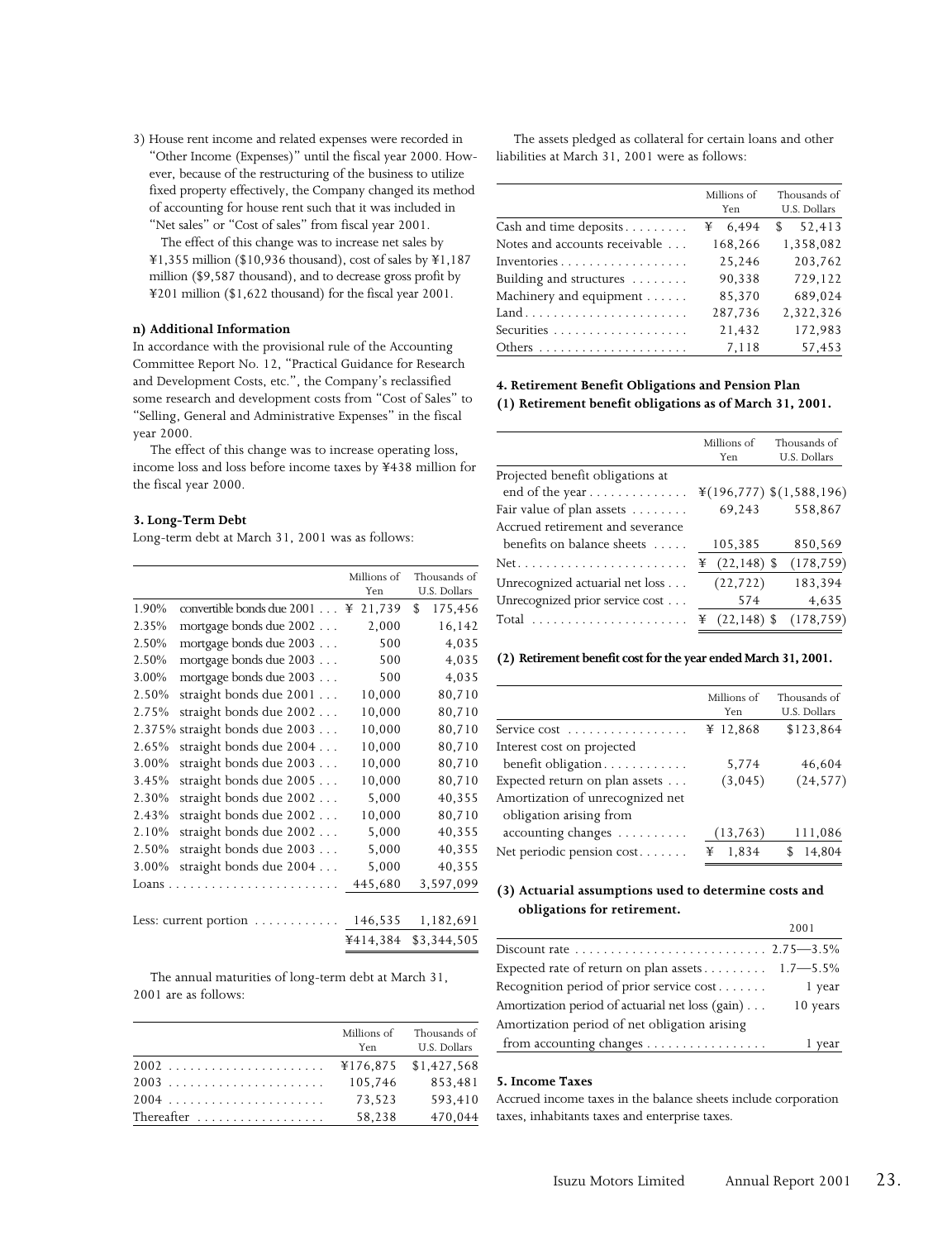Income taxes in the statements of operations include corporation taxes and inhabitants taxes and enterprise taxes. The significant components of the Company's deferred tax

assets and liabilities as of March 31, 2001 were as follows:

|                                 | Millions of<br>Yen | Thousands of<br>U.S. Dollars |
|---------------------------------|--------------------|------------------------------|
| Deferred tax assets:            |                    |                              |
| Retirement benefits             | ¥ 35,676           | \$287,949                    |
| Loss from revaluation of        |                    |                              |
| securities and allowance        |                    |                              |
| for doubtful accounts           | 14,670             | 118,410                      |
| Accrued expenses                | 5,827              | 47,030                       |
| Bonus payment reserve           | 2,022              | 16,324                       |
| Inventory write-down            | 2,312              | 18,665                       |
| Loss carried forward            | 46,304             | 373,723                      |
| Unrealized gain                 | 19,517             | 157,523                      |
|                                 | 17,477             | 141,064                      |
| Valuation allowance             | (49, 515)          | (399, 638)                   |
| Deferred tax liabilities        |                    |                              |
| Reserve for deferred tax assets | (8,977)            | (72, 455)                    |
|                                 | (213)              | (1, 724)                     |
| Total deferred tax assets       | ¥ 85,103           | 686,873<br>\$                |
| Deferred tax liabilities:       |                    |                              |
| Reserve for deferred tax assets | 171                | 1,387                        |
| Depreciation adjustment of      |                    |                              |
| foreign subsidiaries            | 12,020             | 97,016                       |
|                                 | 1,741              | 14,058                       |

#### **6. Common Stock and Capital Surplus**

During the fiscal year ended March 31, 2000, the Company issued no shares of common stock in connection with conversion of convertible bonds.

Total deferred tax liabilities ...... \\ \ 13,934 \ \ \$ 112,462

#### **7. Land Revaluation**

In accordance with the Law Concerning Revaluation of Land enacted on 31 March, 1999, land owned by the Company used for business was revalued, and the unrealized gain on the revaluation of land, net of deferred tax, was reported as "Variance of Land Revaluation" within stockholders' equity, and the relevant deferred tax was included in liabilities as

#### **10. Lease Transactions**

"Deferred Tax Liabilities related to Land Revaluation" for the fiscal year ended 31 March, 2001.

|                                                  | Millions of<br>Yen | Thousands of<br>U.S. Dollars |
|--------------------------------------------------|--------------------|------------------------------|
| Book value of land before                        |                    |                              |
| revaluation $\ldots \ldots \ldots \ldots \ldots$ |                    | ¥ 73.328 \$ 591.838          |
| Book value of land after                         |                    |                              |
| revaluation                                      |                    | 243,620 1,966,270            |
| Date of revaluation 31 March 2000                |                    |                              |

In accordance with the Law concerning Revaluation of Land enacted on March 31, 1998, the land used for business owned by some of the Company's non-consolidated subsidiaries and affiliates which were accounted for by the equity method were revalued.

The method of revaluation is as follows:

Under article 3-3 of the enforcement ordinance for the law, ) the land price for the revaluation is determined based on the official notice prices assessed and published by the National Land Agency of Japan, after appropriate adjustments for the shape of land and the timing of the assessment on 31 March, 1999, the Law concerning Revaluation of Land was amended.

#### **8. Legal Reserve**

Under the Commercial Code of Japan, the Company is required to appropriate to legal reserve an amount equals to at least 10% of all appropriation of retained earnings that are paid in cash, until the reserve equals 25% of common stock.

This reserve is not available for dividends but may be used to reduce a deficit by resolution of the shareholders or may be transferred to capital stock by a resolution of the Board of Directors.

#### **9. Contingent Liabilities**

Contingent liabilities at March 31, 2001 were as follows:

|                                         | Millions of<br>Yen | Thousands of<br>U.S. Dollars |
|-----------------------------------------|--------------------|------------------------------|
| Guarantees of bank loans                | ¥72,207            | \$582,788                    |
| Export bills discounted $\ldots \ldots$ | 2,234              | 18,033                       |
| Notes discounted $\ldots \ldots \ldots$ | 4,063              | 32,798                       |
| Notes endorsed $\ldots \ldots \ldots$   | 120                | 971                          |

1) Finance lease transactions, except for those which meet the conditions that the ownership of the leased assets is substantially transferred to the lessee, were as follows.

#### **a) As a lessee**

i) Amounts equivalent to acquisition costs, accumulated depreciation and net balance as of March 31, 2001 and 2000 concerning finance lease assets:

| Millions of Yen |         | Thousands of<br>U.S. Dollars |
|-----------------|---------|------------------------------|
| 2001            | 2000    | 2001                         |
| ¥52,825         | ¥59.514 | \$426,351                    |
| 22,304          | 26.082  | 180,016                      |
| 30,520          | 33.431  | 246,335                      |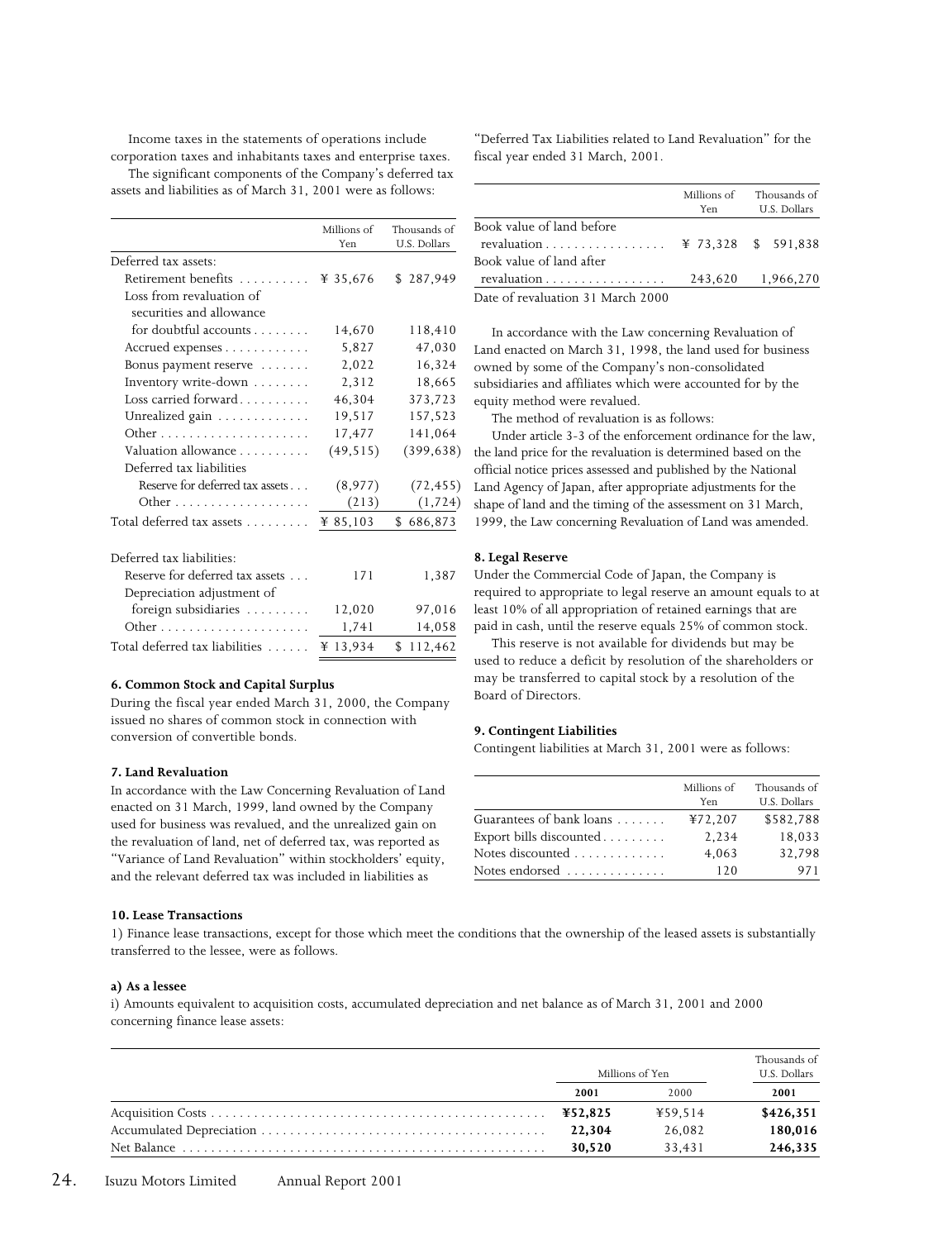ii) Future payment obligations of finance lease expenses as of March 31, 2001 and 2000 were as follows:

|                                                                                                                      | Millions of Yen |         | Thousands of<br>U.S. Dollars |
|----------------------------------------------------------------------------------------------------------------------|-----------------|---------|------------------------------|
|                                                                                                                      | 2001            | 2000    | 2001                         |
| Portion due within one year $\dots \dots \dots \dots \dots \dots \dots \dots \dots \dots \qquad \mathbf{4} \; 8,850$ |                 | ¥ 9.682 | \$71,429                     |
|                                                                                                                      | 22,907          | 25.056  | 184,889                      |
|                                                                                                                      | 10.139          | 11.046  | 81,838                       |

Amounts equivalent to interest expenses are calculated by the interest method based on an excess of the aggregate sum of lease payments over amounts equivalent to acquisition costs.

#### **b) As a lessor**

i) Amounts equivalent to acquisition costs, accumulated depreciation and net balance as of March 31, 2001 concerning finance lease assets:

| Millions of Yen |          | Thousands of<br>U.S. Dollars |  |
|-----------------|----------|------------------------------|--|
| 2001            | 2000     | 2001                         |  |
|                 | ¥240.735 | \$2,079,325                  |  |
| 113,672         | 108.373  | 917,454                      |  |
| 143.955         | 132.002  | 1,161,871                    |  |

ii) Future receivable income from finance lease commitments as of March 31, 2001 and 2000 were as follows:

| Millions of Yen |         | Thousands of<br>U.S. Dollars |  |
|-----------------|---------|------------------------------|--|
| 2001            | 2000    | 2001                         |  |
|                 | ¥45.328 | \$386,902                    |  |
| 99.678          | 89.742  | 804,509                      |  |
| 56.725          | 53.766  | 457,831                      |  |

Amounts equivalent to interest income are calculated by the interest method based on an excess of the aggregate sum of lease income and estimated residual value over amounts equivalent to acquisition costs.

2) Operating lease were as follows:

#### **a) As a lessee**

Future payment obligations of operating lease expenses as of March 31, 2001 and 2000 were as follows:

| Millions of Yen |      | Thousands of<br>U.S. Dollars |
|-----------------|------|------------------------------|
| 2001            | 2000 | 2001                         |
| ¥1,381          | ¥613 | \$11,149                     |
| 6.462           | 983  | 52,161                       |

#### **b) As a lessor**

Future receivable income from operating lease commitments as of March 31, 2001 and 2000 were as follows:

| Millions of Yen |        | Thousands of<br>U.S. Dollars |
|-----------------|--------|------------------------------|
| 2001            | 2000   | 2001                         |
| ¥1.766          | 42.187 | \$14,258                     |
| 641             | 1.313  | 5,177                        |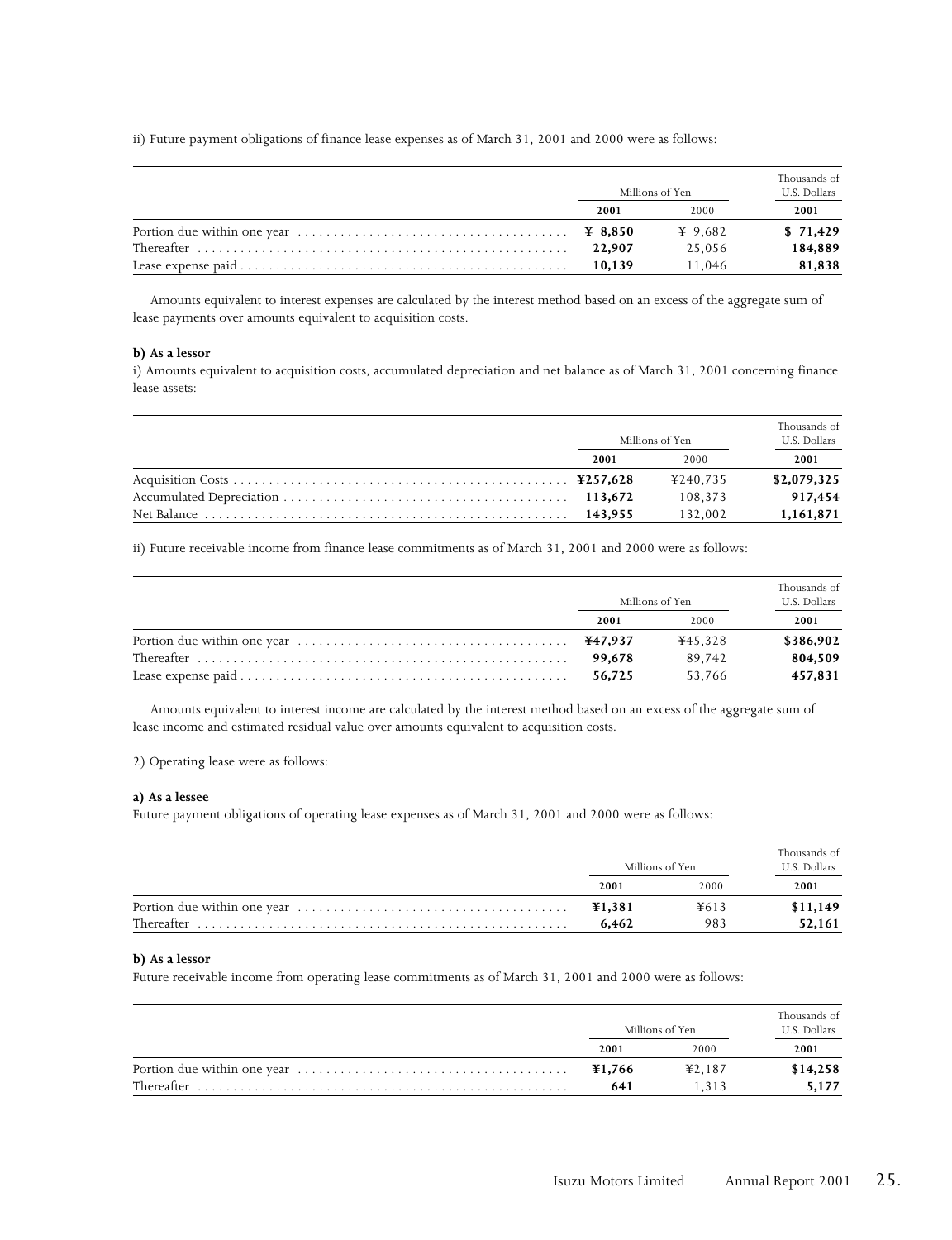#### **11. Segment Information**

(1) The business segment information for the Company and its consolidated subsidiaries for the years ended March 31, 2001 and 2000 were as follows:

|                                | Automotive   | Finance       | Miscellaneous | Total                       | Eliminations                   | Consolidated |
|--------------------------------|--------------|---------------|---------------|-----------------------------|--------------------------------|--------------|
| Year ended March 31, 2001      |              |               |               | (Millions of Yen)           |                                |              |
| Sales to third parties         | ¥1,461,174   | ¥ 97,038      | ¥10,986       | ¥1,569,199                  | ¥<br>$\overline{\phantom{0}}$  | ¥1,569,199   |
| Inter-area sales and transfers | 44,839       | 5,828         | 10,118        | 60,785                      | (60, 785)                      |              |
| Total sales                    | 1,506,013    | 102,866       | 21,104        | 1,629,985                   | (60, 785)                      | 1,569,199    |
| Operating expenses             | 1,535,912    | 100,688       | 20,279        | 1,656,880                   | (60, 364)                      | 1,596,515    |
| Operating income               | (29, 899)    | 2,177         | 825           | (26, 895)                   | (420)                          | (27, 316)    |
| Total assets                   | 1,441,505    | 423,052       | 60,959        | 1,925,517                   | (34, 024)                      | 1,891,492    |
| Depreciation                   | 47,544       | 56,553        | 650           | 104,748                     |                                | 104,748      |
| Capital expenditure            | 24,390       | 74,603        | 60            | 99,054                      | (10)                           | 99,044       |
|                                |              |               |               | (Thousands of U.S. Dollars) |                                |              |
| Sales to third parties         | \$11,793,176 | 783,199<br>\$ | \$88,674      | \$12,665,050                | \$<br>$\overline{\phantom{0}}$ | \$12,665,050 |
| Inter-area sales and transfers | 361,897      | 47,038        | 81,664        | 490,600                     | (490,600)                      |              |
| Total sales                    | 12,155,073   | 830,238       | 170,338       | 13,155,650                  | (490,600)                      | 12,665,050   |
| Operating expenses             | 12,396,390   | 812,659       | 163,676       | 13,372,727                  | (487, 206)                     | 12,885,520   |
| Operating income               | (241, 316)   | 17,578        | 6,661         | (217, 076)                  | (3, 393)                       | (220, 470)   |
| Total assets                   | 11,634,429   | 3,414,465     | 492,003       | 15,540,898                  | (274, 616)                     | 15,266,282   |
| Depreciation                   | 383,734      | 456,441       | 5,252         | 845,428                     |                                | 845,428      |
| Capital expenditure            | 196,853      | 602,128       | 490           | 799,472                     | (81)                           | 799,390      |
|                                | Automotive   | Finance       | Miscellaneous | Total                       | Eliminations                   | Consolidated |
| Year ended March 31, 2000      |              |               |               | (Millions of Yen)           |                                |              |
| Sales to third parties         | ¥1,404,993   | ¥ 90,687      | ¥10,961       | ¥1,506,642                  | ¥<br>$\overline{\phantom{0}}$  | ¥1,506,642   |
| Inter-area sales and transfers | 35,167       | 4,699         | 9,729         | 49,596                      | (49, 596)                      |              |
| Total sales                    | 1,440,161    | 95,386        | 20,690        | 1,556,238                   | (49, 596)                      | 1,506,642    |
| Operating expenses             | 1,492,808    | 93,839        | 20,221        | 1,606,869                   | (49, 430)                      | 1,557,439    |
| Operating income               | (52, 646)    | 1,546         | 469           | (50, 630)                   | (166)                          | (50, 797)    |
| Total assets                   | 1,509,504    | 361,563       | 24,635        | 1,895,703                   | (52, 649)                      | 1,843,053    |
| Depreciation                   | 39,253       | 54,075        | 114           | 93,444                      |                                | 93,444       |
| Capital expenditure            | 45,338       | 68,269        | 286           | 113,894                     | (79)                           | 113,814      |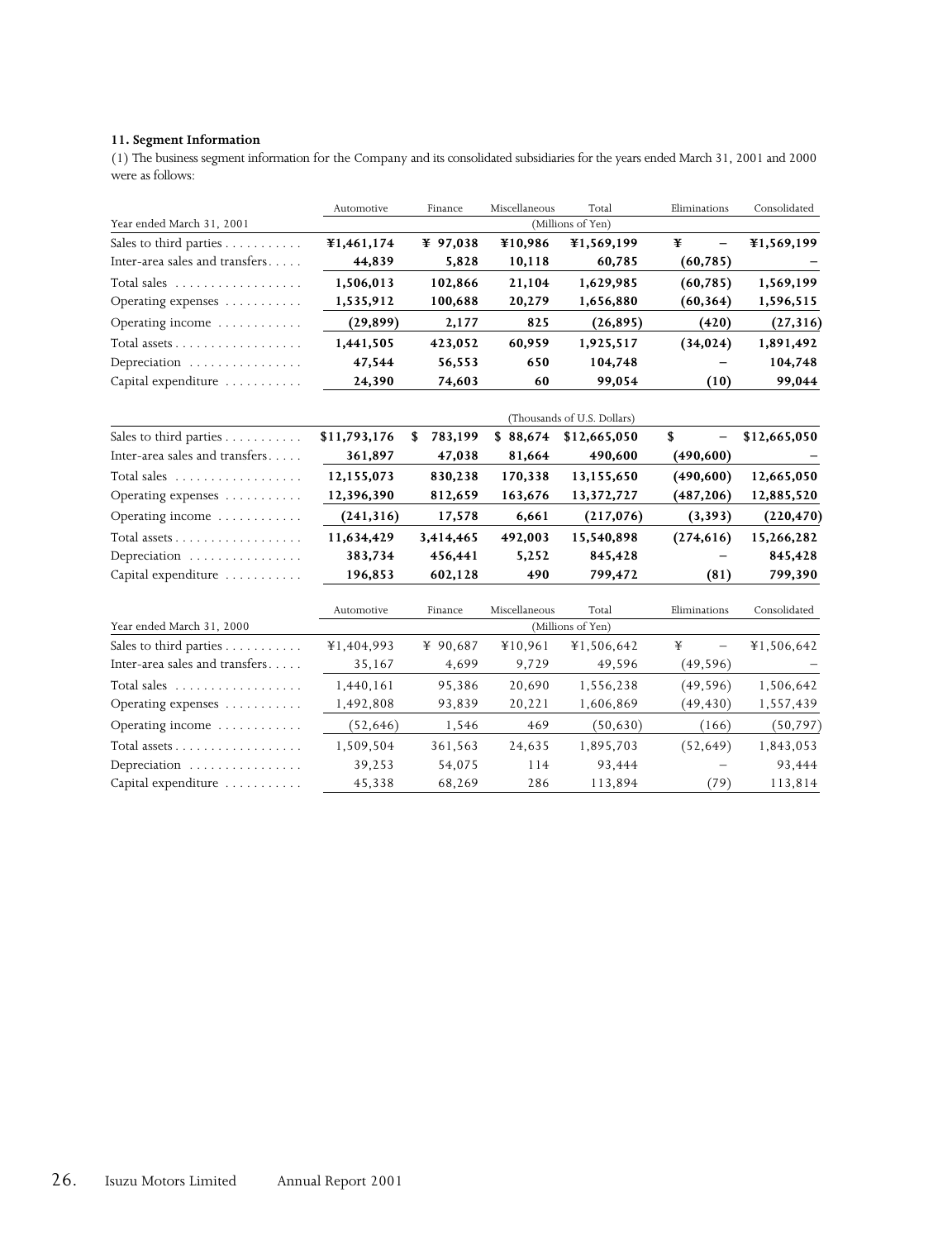|                                | Japan       | North American | Other     | Total                       | Eliminations                   | Consolidated |
|--------------------------------|-------------|----------------|-----------|-----------------------------|--------------------------------|--------------|
| Year ended March 31, 2001      |             |                |           | (Millions of Yen)           |                                |              |
| Sales to third parties         | ¥ 884,010   | ¥588,212       | ¥ 96,976  | ¥1,569,199                  | ¥                              | ¥1,569,199   |
| Inter-area sales and transfers | 201,978     | 32,171         | 8,548     | 242,698                     | (242, 698)                     |              |
| Total sales                    | 1,085,988   | 620,384        | 105,525   | 1,811,898                   | (242, 698)                     | 1,569,199    |
| Operating expenses             | 1,093,903   | 636,649        | 106,615   | 1,837,168                   | (240, 652)                     | 1,596,515    |
| Operating income               | (7, 914)    | (16, 265)      | (1,090)   | (25, 270)                   | (2,046)                        | (27, 316)    |
| Total assets                   | 1,565,103   | 293,550        | 83,639    | 1,942,293                   | (50, 801)                      | 1,891,492    |
|                                |             |                |           | (Thousands of U.S. Dollars) |                                |              |
| Sales to third parties         | \$7,134,867 | \$4,747,480    | \$782,701 | \$12,665,050                | \$<br>$\overline{\phantom{0}}$ | \$12,665,050 |
| Inter-area sales and transfers | 1,630,172   | 259,656        | 68,997    | 1,958,826                   | (1,958,826)                    |              |
| Total sales                    | 8,765,040   | 5,007,137      | 851,699   | 14,623,876                  | (1,958,826)                    | 12,665,050   |
| Operating expenses             | 8,828,920   | 5,138,416      | 860,496   | 14,827,833                  | (1, 942, 312)                  | 12,885,520   |
| Operating income               | (63, 879)   | (131, 279)     | (8, 797)  | (203,956)                   | (16, 513)                      | (220, 470)   |
| Total assets                   | 12,631,990  | 2,369,255      | 675,056   | 15,676,302                  | (410,019)                      | 15,266,282   |
|                                | Japan       | North American | Other     | Total                       | Eliminations                   | Consolidated |
| Year ended March 31, 2000      |             |                |           | (Millions of Yen)           |                                |              |
| Sales to third parties         | ¥ 904,007   | ¥523,269       | ¥79,364   | ¥1,506,642                  | ¥<br>$\overline{\phantom{0}}$  | ¥1,506,642   |
| Inter-area sales and transfers | 235,752     | 15,342         | 7,133     | 258,229                     | (258, 229)                     |              |
| Total sales                    | 1,139,760   | 538,611        | 86,498    | 1,764,871                   | (258, 229)                     | 1,506,642    |
| Operating expenses             | 1,186,037   | 537,934        | 90,289    | 1,814,261                   | (256, 822)                     | 1,557,439    |
| Operating income               | (46, 277)   | 677            | (3,790)   | (49,390)                    | (1, 406)                       | (50, 797)    |
| Total assets                   | 1,608,703   | 214,223        | 76,467    | 1,899,394                   | (56, 341)                      | 1,843,053    |

(2) The geographical segment information for the Company and its consolidated subsidiaries for the years ended March 31, 2001 and 2000 were as follows:

(3) Overseas sales, which include export sales of the Company and its domestic consolidated subsidiaries and sales (other than export to Japan) of the foreign consolidated subsidiary, were as follows:

|                           | North American              | Asian             | Other       | Total        |  |
|---------------------------|-----------------------------|-------------------|-------------|--------------|--|
| Year ended March 31, 2001 | (Millions of Yen)           |                   |             |              |  |
|                           | ¥611,261                    | ¥122,201          | ¥248,559    | 982,022<br>¥ |  |
| Consolidated net sales    |                             |                   |             | 1,569,199    |  |
|                           | 39.00%                      | 7.80%             | 15.80%      | 62.60%       |  |
|                           | (Thousands of U.S. Dollars) |                   |             |              |  |
|                           | \$4,933,509                 | \$986,289         | \$2,006,128 | \$7,925,927  |  |
| Consolidated net sales    |                             |                   | -           | 12,665,050   |  |
|                           | 39.00%                      | 7.80%             | 15.80%      | 62.60%       |  |
|                           | North American              | Asian             | Other       | Total        |  |
| Year ended March 31, 2000 |                             | (Millions of Yen) |             |              |  |
|                           | ¥553,235                    | ¥118,422          | ¥263,513    | 935,172<br>¥ |  |
|                           |                             |                   | -           | 1,506,642    |  |
|                           | 36.70%                      | 7.90%             | 17.50%      | 62.10%       |  |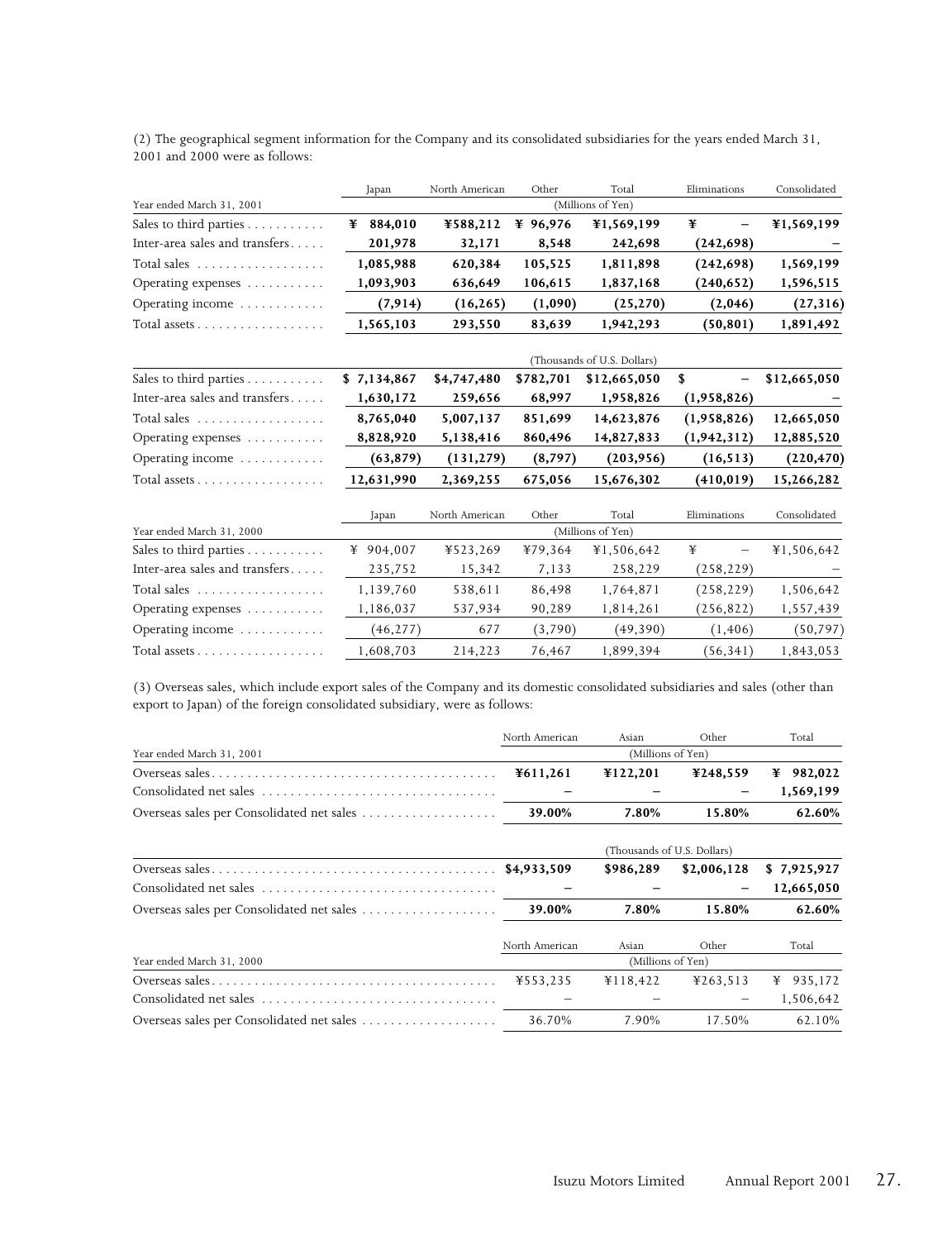#### **Century Ota Showa & Co.**

To the Board of Directors Isuzu Motors Limited

We have examined the consolidated balance sheets of Isuzu Motors Limited and its consolidated subsidiaries as of March 31, 2001 and 2000, and the related consolidated statements of operations, stockholders' equity and cash flows for the years then ended. Our examinations were made in accordance with auditing standards, procedures and practices generally accepted in Japan and, accordingly, included such tests of the accounting records and such other auditing procedures as we considered necessary in the circumstances. In our opinion, the consolidated financial statements referred to above present fairly the consolidated financial position of Isuzu Motors Limited and its consolidated subsidiaries as of March 31, 2001 and 2000, and the results of its operations and cash flows for the years then ended, in conformity with accounting principles generally accepted in Japan applied on a consistent basis, except for the change in 2001 and 2000, with which we concur, in the method of accounting for raw material sales, reserve for product warranty, employees' retirement benefits and in the method of accounting for house rent as described in Note 2 to the consolidated financial statements.

As described in Note 2 to the consolidated financial statements, Isuzu Motors Limited and consolidated subsidiaries have adopted new accounting standards for financial instruments, employees' retirement benefits and transactions denominated in foreign currencies in the preparation of their consolidated financial statements for the year ended March 31, 2001.

The United States dollar amounts shown in the accompanying consolidated financial statements have been translated solely for convenience. We have reviewed this translation and, in our opinion, the consolidated financial statements expressed in yen have been translated into dollars on the basis described in Note 1.

Century Ata Showa & Co

Tokyo, Japan June 28, 2001

*See note 1 to the consolidated financial statements which explains the basis of preparing the consolidated financial statements of Isuzu Motors Limited under Japanese accounting principles and practices.*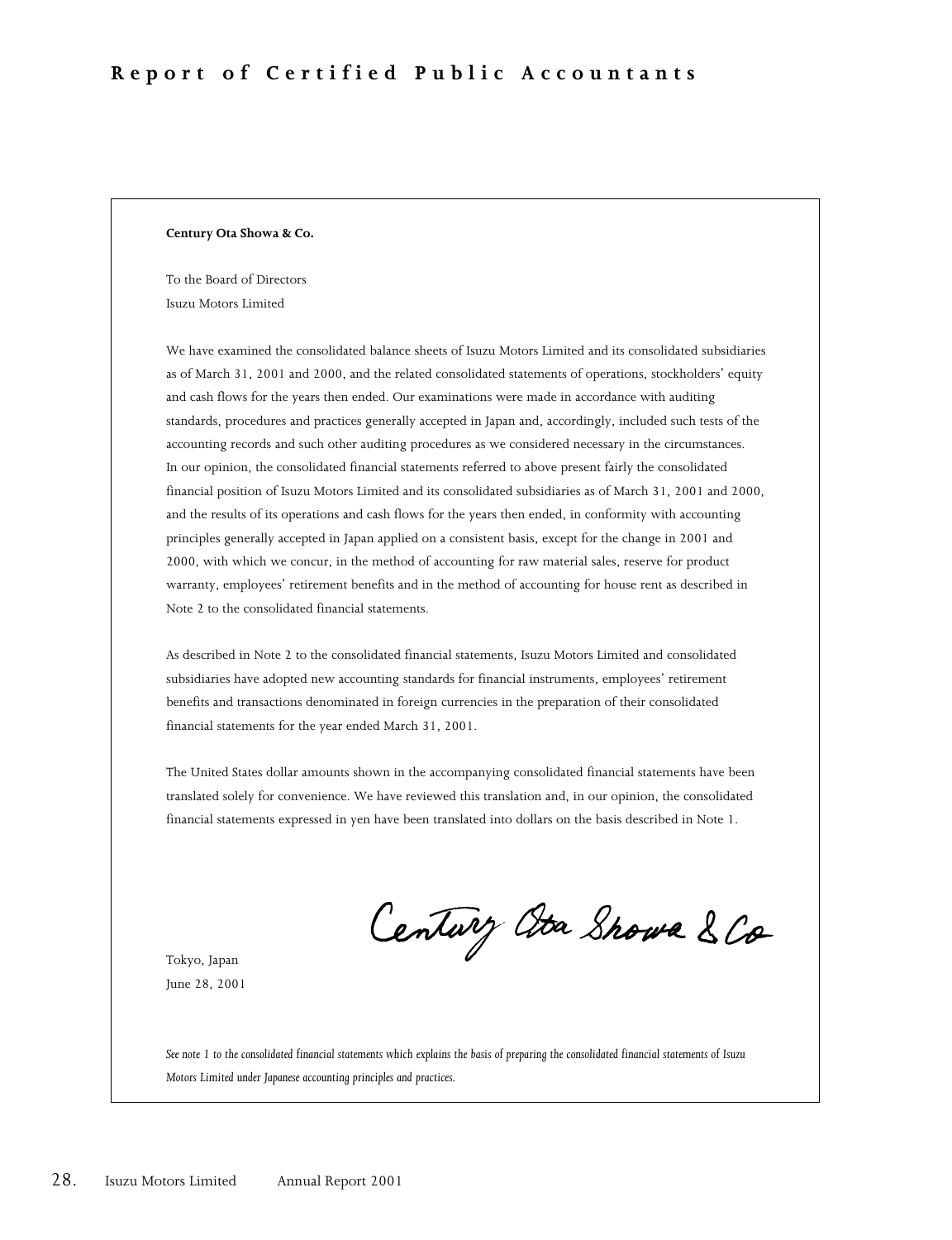#### **OVERSEAS OFFICES**

#### **Belgium**

Sphere Business Park, Doornveld 1 B-Bus 3/4 1731 Zellik, Belgium Tel: 32-2-463-0990

#### **China**

Beijing Fortune Building, Room 1505 5 Dong San Huan Bei-Lu, Chao Yang District Beijing 100004, People's Republic of China Tel: 86-10-6590-8957

#### **Malaysia**

c/o Automotive Corporation (Malaysia) Sdn. Bhd. Lot 3, Jalan Perusahaan Dua Batu Caves Industrial Area Off Jalan Batu Caves, 68100 Selangor Darul Ehsan, West Malaysia Tel: 60-3-689-8580

#### **Pakistan**

c/o National Motors Ltd. Hub Chowki Road S.I.T.E. Karachi-75730, Pakistan Tel: 92-21-256-6093

#### **United Arab Emirates**

Jebel Ali, P.O. Box 61150 Dubai, U.A.E. Tel: 971-4-8815030

#### **South Africa**

c/o Delta Motor Corporation (Pty.) Ltd. Kempston Road, P.O. Box 1137 6000 Port Elizabeth, Republic of South Africa Tel: 27-41-403-2163

#### **Panama**

Edificio World Trade Center, Piso 17 Oficina 1701, Calle 53 Este, Urbanizacion Marbella P.O. Box 0832-1513, World Trade Center, Panama City, Panama Tel: 507-265-7558/7559

#### **PRINCIPAL DOMESTIC SUBSIDIARIES AND AFFILIATES**

**IFCO Inc. Kanagawa Isuzu Motors Co., Ltd. Isuzu Motors Kinki Co., Ltd. Isuzu Bus Manufacturing Ltd. Isuzu Estate Co., Ltd. Isuzu LINEX Corporation Tokyo Isuzu Motors Ltd. Automotive Foundry Co., Ltd. Jidosha Buhin Kogyo Co., Ltd. TDF Corporation**

#### **PRINCIPAL OVERSEAS SUBSIDIARIES AND AFFILIATES**

**Isuzu Motors America, Inc.** Address: 46401 Commerce Center Drive Plymouth Township, Michigan 48170, U.S.A. Tel: 1-734-455-7595

**American Isuzu Motors Inc.** Address: 13340 183rd Street Cerritos, California 90702-6007, U.S.A. Tel: 1-562-229-5000

**Subaru-Isuzu Automotive Inc.** Address: 5500 State Road, 38 East Lafayette, Indiana 47903, U.S.A. Tel: 1-765-449-1111

**DMAX, Ltd.** Address: 3100 Dryden Road Moraine, Ohio 45439, U.S.A. Tel: 1-937-455-2215

**General Motors Isuzu Commercial Truck, LLC** Address: 13340 183rd street, Cerritos, California

90702-6007, U.S.A. Tel: 1-562-229-5000

**Isuzu Motors Europe Ltd.** Address: Suite 24, The Courtyards

Croxley Business Park, Hatters Lane, Watford Hertfordshire WD1 8YH, U.K. Tel: 44-1923-231-580~2

#### **Isuzu Motors Germany GmbH**

Address: Weiherfeld 2 D-65462, Ginsheim-Gustavsburg, Germany Tel: 49-6134-558-0

**Isuzu Truck Deutschland GmbH** Address: Werftstrasse 25 40549 Dusseldorf, Germany Tel: 49-211-56351-0

**Isuzu Truck (UK) Ltd.** Address: Thundridge Business Park, Thundridge, near Ware Hertfordshire SG12 0SS, U.K. Tel: 44-1926-463962

**Isuzu Motors Polska Sp. zo. o.**

Address: Ul. Towarowa 50 43-100 Tychy, The Republic of Poland Tel:  $48-32-218-9600$ 

**Isuzu Motors Asia Ltd.** Address: 9 Temasek Boulevard #22-03, Suntec City Tower II Singapore 038989 Tel: 65-339-9301

**Isuzu (China) Holding Co., Ltd.** Address: Beijing Fortune Building, Room 1510 5 Dong San Huang Bei-Lu, Chao Yang District Beijing 100004, People's Republic of China Tel: 86-10-6590-8951

**Isuzu (Shanghai) Tradetech Co., Ltd.** Address: Waigaoqiao Building, Room 1407 Jilong Road, Waigaoqiao Free Trade Zone Shanghai 200131, People's Republic of China Tel: 86-10-5869-6111

**Qingling Motors Co., Ltd.** Address: 1 Xiexing Road Zhongliangshan, Jiulongpo District Chongqing, People's Republic of China Tel: 86-23-6526-4125

**Jiangling-Isuzu Motors Co., Ltd.** Address: 509 Ying Bin North Road, Nanchang Jiangxi, People's Republic of China Tel: 86-791-523-2888

**Guangzhou Isuzu Bus Co., Ltd.** Address: Shang Yuan Gang Yan Ling, Guangzhou, People's Republic of China Tel: 86-20-8763-2240

**Beijing Beiling Special Automobile Co., Ltd.** Address: 10 Siqiqing Nan Wu Cunjia, Haidian District Beijing, People's Republic of China Tel: 86-10-8843-7224

**International Auto Co., Ltd.** Address: 363, Sung Chiang Road Taipei, Taiwan, R.O.C. Tel: 886-2-2503-7221

**Taiwan Isuzu Motors Co., Ltd.** Address: 2-2 Lane 310, Sec. 2, Sha-Tien Road Ta Tu, Taichung Hsien, Taiwan, R.O.C. Tel: 886-4-699-7600

**Isuzu Philippines Corporation** Address: 114 Technology Avenue Laguna Technopark Phase II Biñan Laguna 4024, Philippines Tel: 63-2-842-0241

#### **Isuzu Autoparts Manufacturing Corporation**

Address: 114 North Main Avenue Phase III Special Economic Zone, Laguna Technopark Biñan, Laguna 4024, Philippines Tel: 63-49-541-1458

**Tri Petch Isuzu Sales Co., Ltd.**

Address: 1088 Vibhavadi Rangsit Road Ladyao, Chatuchak, Bangkok 10900, Thailand Tel:  $66-2-966-2111-20$ 

**Isuzu Motors Co., (Thailand) Ltd.** Address: 38 Poochaosamingprai Road

Samrong-Tai, Phrapradaeng Samutprakan 10130, Thailand Tel: 66-2-394-2541

**Isuzu Engine Manufacturing Co., (Thailand) Ltd.** Address: Lat Krabang Industrial Estate 122 Moo 4, Chalongkrung Road, Lamplatew, Lat Krabang Bangkok 10520, Thailand Tel: 66-2-326-0916~9

**Isuzu Technical Center (Thailand) Co., Ltd.**

Address: Isuzu Building, 38 Kor., Moo 9, Poochaosamingprai Road, Samrong-Tai, Phrapradaeng Samutprakan 10130, Thailand Tel: 66-2-394-2541

**Thai International Die Making Co., Ltd.**

Address: 331-332 Bangpoo Industrial Estate Sukumvit Road, Amphur Muang Samuthprakan, 10280, Thailand Tel: 66-2-324-0511

**IT Forging (Thailand) Co., Ltd.**

Address: Siam Eastern Industrial Park 60/7 Moo 3T. Mabyangporn, A. Pluakdaeng Rayong 21140, Thailand Tel: 66-38-891-380

**Isuzu (Thailand) Co., Ltd.** Address: 6<sup>th</sup> Floor, Isuzu Building, 38 Kor., Moo 9,<br>Poochaosamingprai Road, Samrong-tai, Prapradaeng Samutprakarn 10130, Thailand Tel: 66-2-755-9340~4

**Malaysian Truck and Bus Sdn. Bhd.** Address: Kawasan Perindustrian Peramu Jaya, P.O. Box 3, 26607 Pekan Pahang, Darul Makmur, Malaysia Tel: 60-9-426-0340

**P.T. Pantja Motor** Address: JL. Gaya Motor III No. 5, Sunter II Jakarta 10033, Indonesia Tel: 62-21-6501000

**P.T. Mesin Isuzu Indonesia** Address: JL. Kaliabang No. 1, Pondok Ungu Kelurahan Medan SatriaKec. Bekasi Barat Bekasi, West Java, Indonesia Tel: 62-21-8871901

**P.T. Astra Isuzu Casting Company** Address: JL. Tol Jakarta-Cikampek Kn 47, Kawasan Kiic Lot 6-9, Karawang, Indonesia Tel: 62-21-8904590

**Isuzu Vietnam Co., Ltd.** Address: 100 Quang Trung Street Ward 11, Go Vap District Ho Chi Minh City, S.R. Vietnam Tel: 84-8-8959200

**Isuzu-General Motors Australia Ltd.** Address: 858 Lorimer Street Port Melbourne, Victoria 3207, Australia Tel: 61-3-9644-6666

**Anadolu Isuzu Otomotiv Sanayi Ve Ticaret A.S.** Address: Yedi Pinarlar Mevkii Sekerpinar Koyu Gebze, Kocaeli, Turkey Tel: 90-262-658-8433

**General Motors Egypt S.A.E.**

Address: Abu-El Feda Building 3 Abu El Feda Street, Zamalek, Cairo, Egypt Tel: 20-2-340-4004

**Industries Mecaniques Maghrebines** Address: Z.I. Tunis-Carthage B.P. 189 Tunis Cedex, 1080 Tunis, Tunisia Tel: 216-1-717226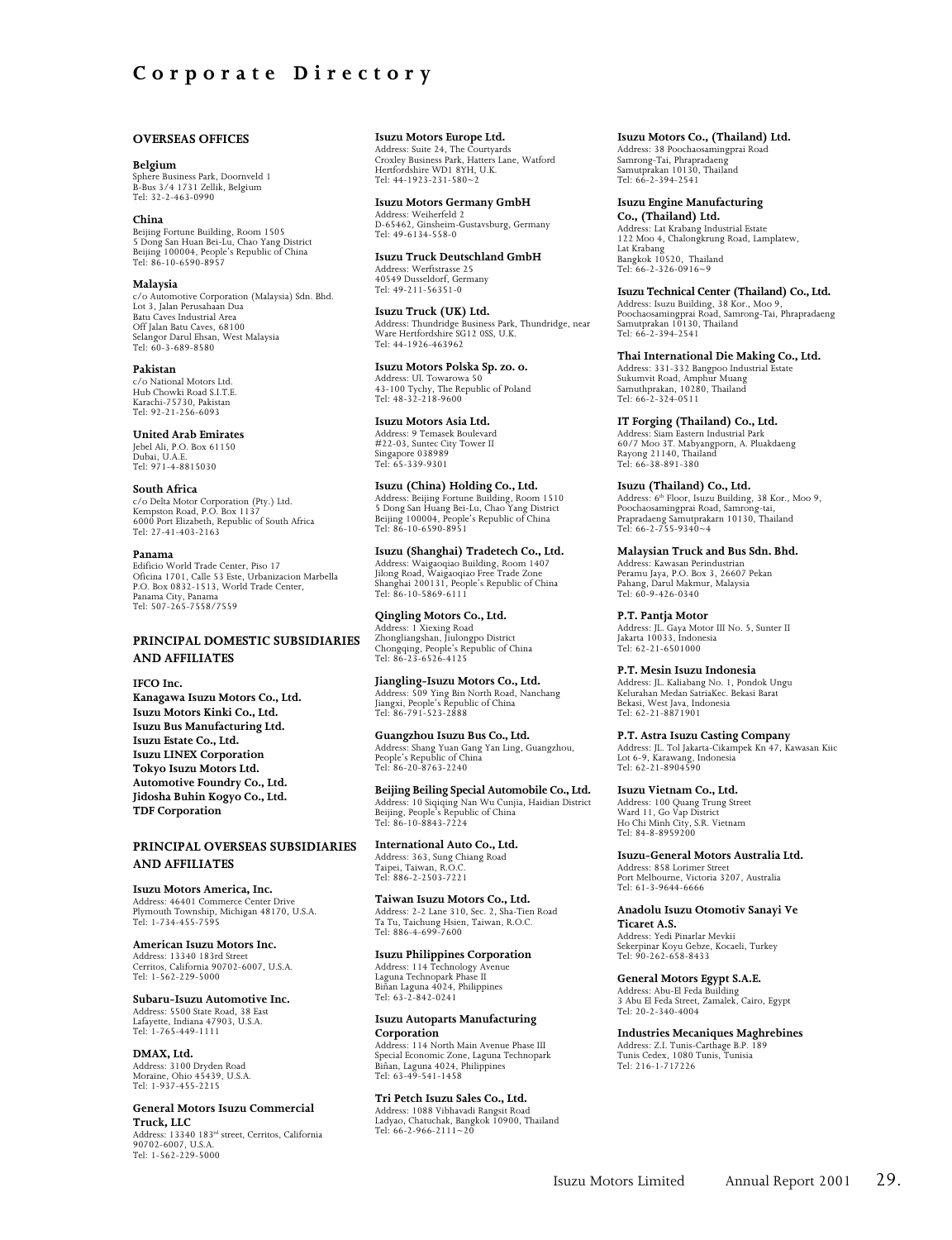## **Corporate Data**

### **Isuzu Motors Limited**

#### **Date of Establishment**

April 9, 1937

#### **Head Office**

26-1, Minami-oi 6-chome, Shinagawa-ku, Tokyo 140-8722, Japan Tel: 03-5471-1141 Facsimile: 03-5471-1043

#### **Common Stock (Par value ¥50)**

Shares authorized: 3,000,000,000 Shares issued: 1,277,453,911

#### **Transfer Agent**

The Toyo Trust and Banking Co., Ltd. 10-11, Higashisuna 7-chome, Koto-ku, Tokyo 137-8081, Japan

#### **Number of Shareholders**

51,651

#### **Major Shareholders (% of total)**

| General Motors Corporation                             | (48.45) |
|--------------------------------------------------------|---------|
| The Dai-Ichi Kangyo Bank, Ltd.                         | (2.31)  |
| Dai-Ichi Mutual Life Insurance Company                 | (1.78)  |
| Itochu Corporation                                     | (1.68)  |
| The Industrial Bank of Japan                           | (1.66)  |
| Japan Trustee Services Bank, Ltd.                      | (1.62)  |
| Asahi Life Mutual Insurance Company                    | (1.57)  |
| Dai-Ichi Mutual Life Insurance Company Special Account | (1.42)  |
| The Sanwa Bank, Ltd.                                   | (1.15)  |
| The Tokio Marine and Fire Insurance Co., Ltd.          | (1.04)  |

#### **Plants and Other Facilities**

| Kawasaki Plant          | Heavy-duty trucks and buses,   |
|-------------------------|--------------------------------|
|                         | engines and parts              |
| Tochigi Plant           | Engines and parts              |
| Fujisawa Plant          | Medium- and light-duty trucks, |
|                         | engines, components and parts  |
| Hokkaido Plant          | Engines                        |
| Hokkaido Proving Ground | Testing                        |

(As of March 31, 2001)